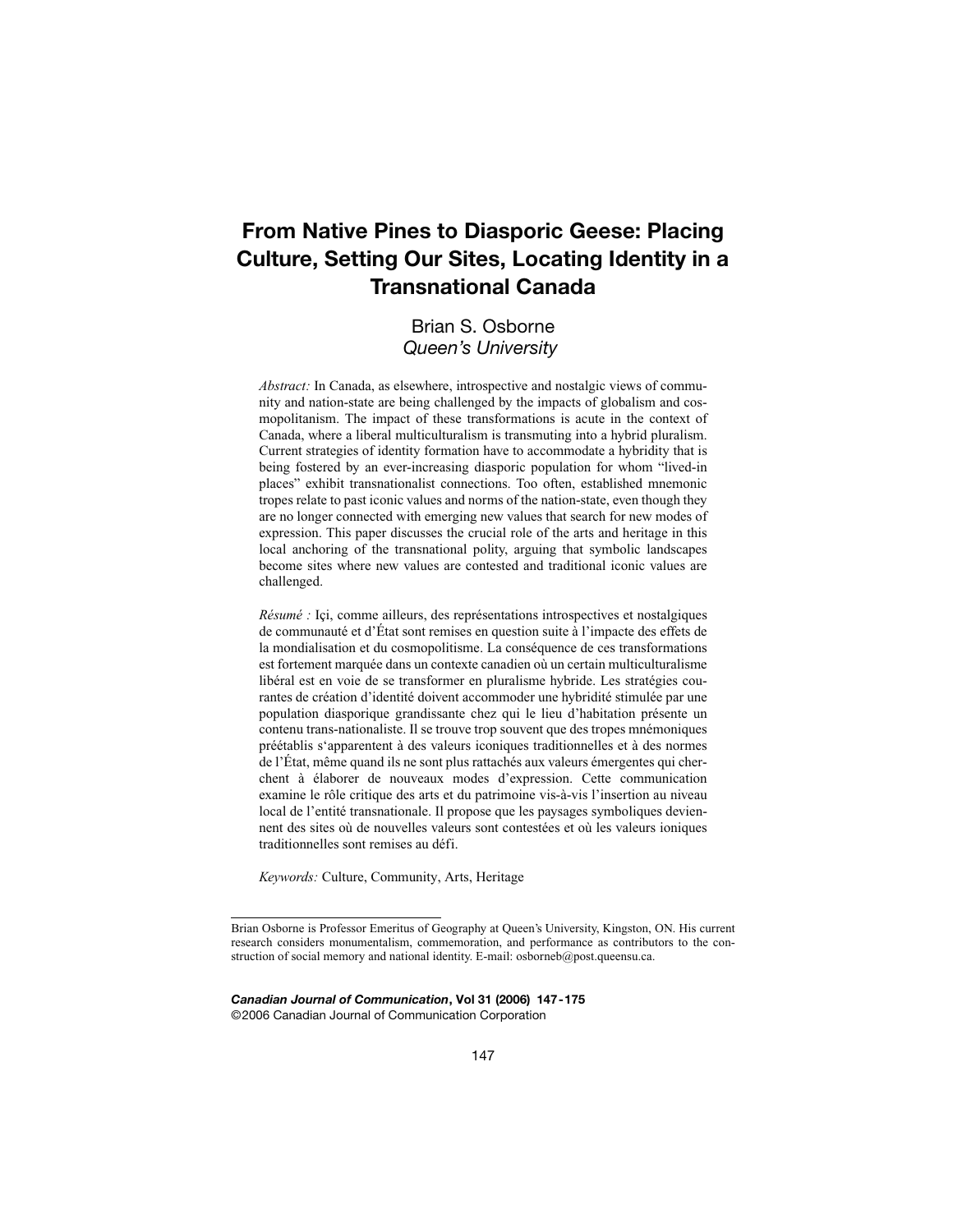# **Preamble**

We know who did it to us. It was the much-beloved Group of Seven and all their camp-followers! Think of Arthur Lismer's *A September Gale* (1921), his *Pine Tree and Rocks* (1921), or his *Bright Land* (1938). Then there is A. Y. Jackson's *Terre Sauvage* (1913), Lawren Harris' *Winter Sunrise* (1918), and Tom Thomson's *The Jack Pine* (1916-17). And, of course, A. J. Casson's *White Pine* (c. 1917) and F. H. Varley's *Squally Weather, Georgian Bay* (1920) have become the iconic renderings of Canadians' quintessential engagement with nordicity, isolation, and Nature (Osborne, 1988, 1992b). That is, Canada's experience of national-culture building has relied much upon an arboreal model that emphasizes rootedness in place and an essentially fixed metanarrative of a heroic survival in the face of adversity.

But given the modern verities of Canada's encounter with diasporic identities, ethnic diversities, and transnational linkages, the metaphor of trees is too grounded for the dynamics of modern postnationalist states. This is why Erin Manning prefers a mobile rhizomatic model rather than a rooted arboreal one in undermining and subverting Canada's essentializing narratives of territorial integrity and homogenous identity (2003). In her search for "transgressive alternative" metaphors, well-established "arborescent territorializations" are replaced by "a vocabulary of the rhizome that undermines stable notions of identity and territory through its uncompromising tubular propagations across boundaries and ideologies" (Manning, 2003, pp. xx-xxi). But even the dynamic rhizomes are too grounded for my take on this problem. This is where the iconic geese fit in: as a metaphor for Canada's encounter with, and accommodation of, the subversive challenges posed by mobility, cosmopolitanism, and hybridity. They allow me to play with some of the major components of the "geography of identity."

The central thesis of this paper is that in Canada, as elsewhere, introspective, romantic, isolationist, nostalgic views of community and nation-state are being challenged by the economic, cultural, demographic, and technological impacts of globalism and cosmopolitanism. And, in Canada as elsewhere, there is a reaction: the integration of the local into the global; a "glocalization" in response to globalization; the lure of the local and familiar as a reaction to the exoticism of a cosmopolitan mongrel world (Courchene, 1995; Featherstone, Lash, & Robertson, 1995; Robertson, 1995; Swyngedouw, 1992, 2001). For some, the celebration of a "lived-in-culture" is crucial to the nurturing of the national polity and social cohesion by remaining "locally anchored in a changing global world" (Hague, 2005, p. 3).

The problem is, of course, that these initiatives to enhance participation in, and commemoration of, the experience of the national culture and heritage are taking place in an increasingly diverse and dynamic world. Often, established mnemonic tropes relate to past values and norms that continue to be iconic, even though they are no longer connected with emerging new values that search for new modes of expression. Indeed, Canada's existential borders and edges reflect a society where a liberal multiculturalism is transmuting into a hybrid pluralism.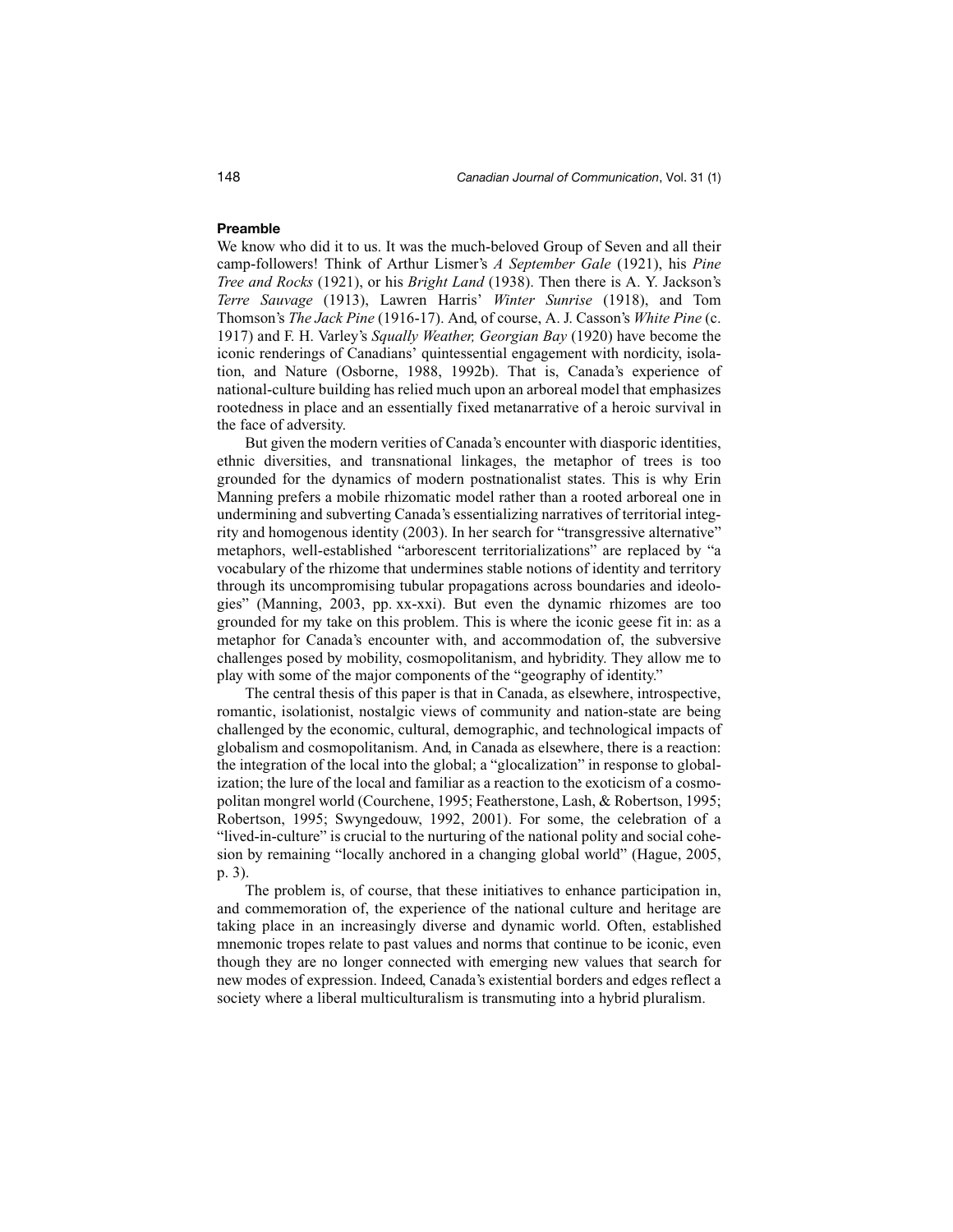Central to my take on this is that Canada is not a "nation-state" or a "statenation," but rather a "nationalizing-state." While the former two categories imply some sense of achieved cohesion, the term "nationalizing-state" is intended to convey the sense of the state's ongoing involvement in identity-building projects. To this end, at least three models of cultural formation may be recognized: a monolithic state nationalism; a multicultural state project; and a hybrid and cosmopolitan post-/late-nationalism transforming into transnational communities. Throughout all three, a nativist grounding of local identity has, *per force*, wrestled with the external forces of British imperialism, American continentalism, global multilateralism, and, increasingly, cosmopolitanism. Thus, the current strategies of identity formation have to accommodate a hybridity that is being fostered by an ever-increasing diasporic population, and they must accommodate this hybridity as it is expressed in "lived-in places" experiencing bourgeoning transnationalist connections.

Crucial to the exploration of these questions is the need to understand how top-down hegemonic expressions of, and bottom-up social participation in, cultural heritage interact in specific locales. It is here that we should examine the ways by which participation in the collective understanding of who we were, who we are, and who we should be play out. That is, to focus on the power of place in this equation of identity-creation at the national, regional, and local levels:

- 1. the advocacy of the power of symbolic place in identity construction;
- 2. an analysis of the nature and role of state intervention in identity formation;
- 3. the role of private-sector "commodification of place" in the public encounter with heritage and difference through tourism;<sup>1</sup>
- 4. Canada's engagement with a globalizing world, increasing internal diversity, and transnational linkages.2

## **Grounding the argument: Putting things in place**

Lived cultures and identities do not make sense unless they are considered in the context of *where* they are worked out, as an exercise in "cultural mapping" at an array of scales (Mercer, 2003). It is all about the meaning of place. Space is a neutral entity, defined by objective co-ordinates and measures; but "place" is an emotive entity, experienced emotionally and defined subjectively. That is, people produce places and they also derive their identities from them. Farms and fields, streets and neighbourhoods, vernacular buildings and institutional edifices, parks and monuments, songs and stories: all are expressions of the social activities in *space* that transform the latter into *place.* They are the spatial co-ordinates for identity and belonging in the reciprocal relationship between people and the places they inhabit. Our self-knowledge is developed in the context of "placeworlds" that can be seen and touched, experienced and imagined, and located and mapped (Casey, 1987, 1996; Lynch, 1960, 1972; Malpas, 1999; McDowell, 1997).

In a segue from Gilian Rose's assertion that "places are infused with meaning and feeling" (1995, p. 88), Hague declares that "a place is a geographical space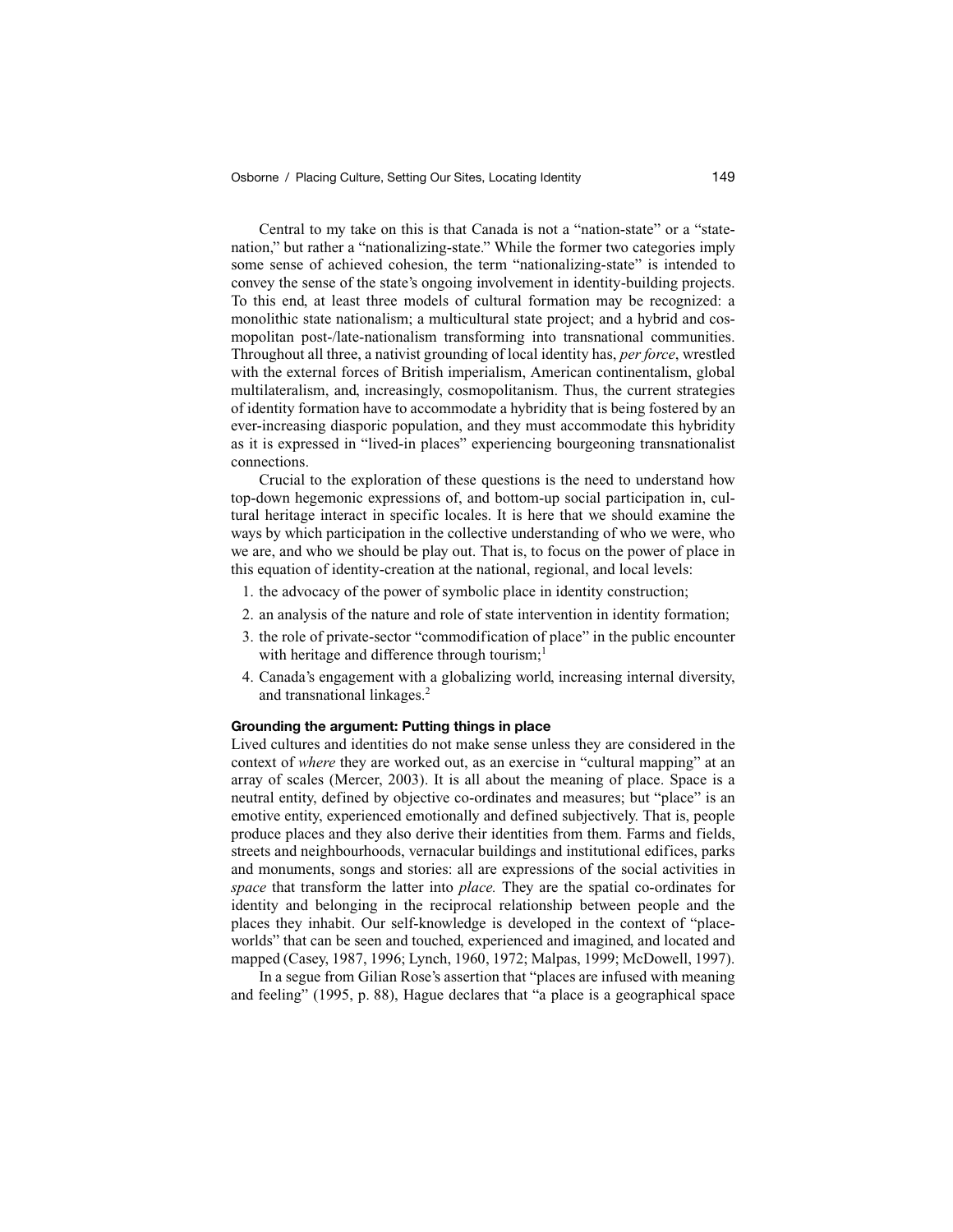that is defined by meanings, sentiments and stories rather than by a set of co-ordinates" (2005, p. 4). Those attempting to capture this identity often resort to terms such as "personality" or "character" of a place, the *genius loci* made up of latent characteristics that constitute the essential identity of a place (Eliade, 1987; Norberg-Schulz, 1980). "Place identities" are formed through personal feelings, meanings, experiences, memories, and actions that are "filtered through social structures and fostered through socialization" (Hague, 2005, pp. 7-8). That is, the objective geometry of space is transformed into emotive places by *living* in place, *memorizing* place, *narrating* place, and creating "symbolic landscapes." These constitute essential dimensions of the "geography of identity."

#### **Living places**

It is through evolving social relations, ritualized practices, and regular performances of daily living that spaces acquire meaning, reflect social and political values, and are transformed into living places. That is, while places function as settings for the pragmatics of economic and social reproduction, they also acquire symbolic meaning. Any society's *Lebenswelt* is a complex product of socioeconomic activities, cultural meaning, and conventions for imagining. Thus, attention must also be directed to the evolution of places as "lived-in" and functioning locales that become sites of ritualized interactions with nature and society: places are *articulations of meanings* "constituted at the intersection of multiple memories, desires, narratives, inscriptions, and physical uses" (Koepnick, 2001, p. 346.)

It follows that the meaning of place is a function of quotidian practices of living, formalized rituals, and unique contrapuntal events. As Angela Martin puts it, "[i]dentity is formed and continually reinforced via individual practice within culturally defined spaces" and the resultant "sense of place" is "a component of identity and psychic interiority" that "informs practice and is productive of particular expressions of place" (1997, p. 1). In particular, places are the stages where the routinized activities of social and economic reproduction are acted out within the group, with other groups, and with government and other institutions. Through routinized living in particular places, the abstraction of space is transformed into a social and psychic geography that is profoundly integrated into peoples' identity. In this way, over time, these "place-biographies" are "formed, used, and transformed in relation to practice" (Tilley, 1994, p. 33). That is, *abstract space* is transformed into *particular place* by the processes by which people create material and social realms through *living there*. The sense of belonging to a place is because "you feel comfortable, or at home, because part of how you define yourself is symbolized by certain qualities of that place" (Rose, 1995, p. 89).

But the outcome of peoples' activities in these situated experiences can be, variously, close identification with them, ambivalence to them, or even alienation from them. While this is best understood in terms of "dystopic sites" of violence and tragedy (Foote, 1997; Neal, 1998), negative "place-images" can be generated by the homogenizing, centralizing, and alienating forces of large-scale government and globalized economies (Kunstler, 1993; Massey, 1994, 1995, 1997;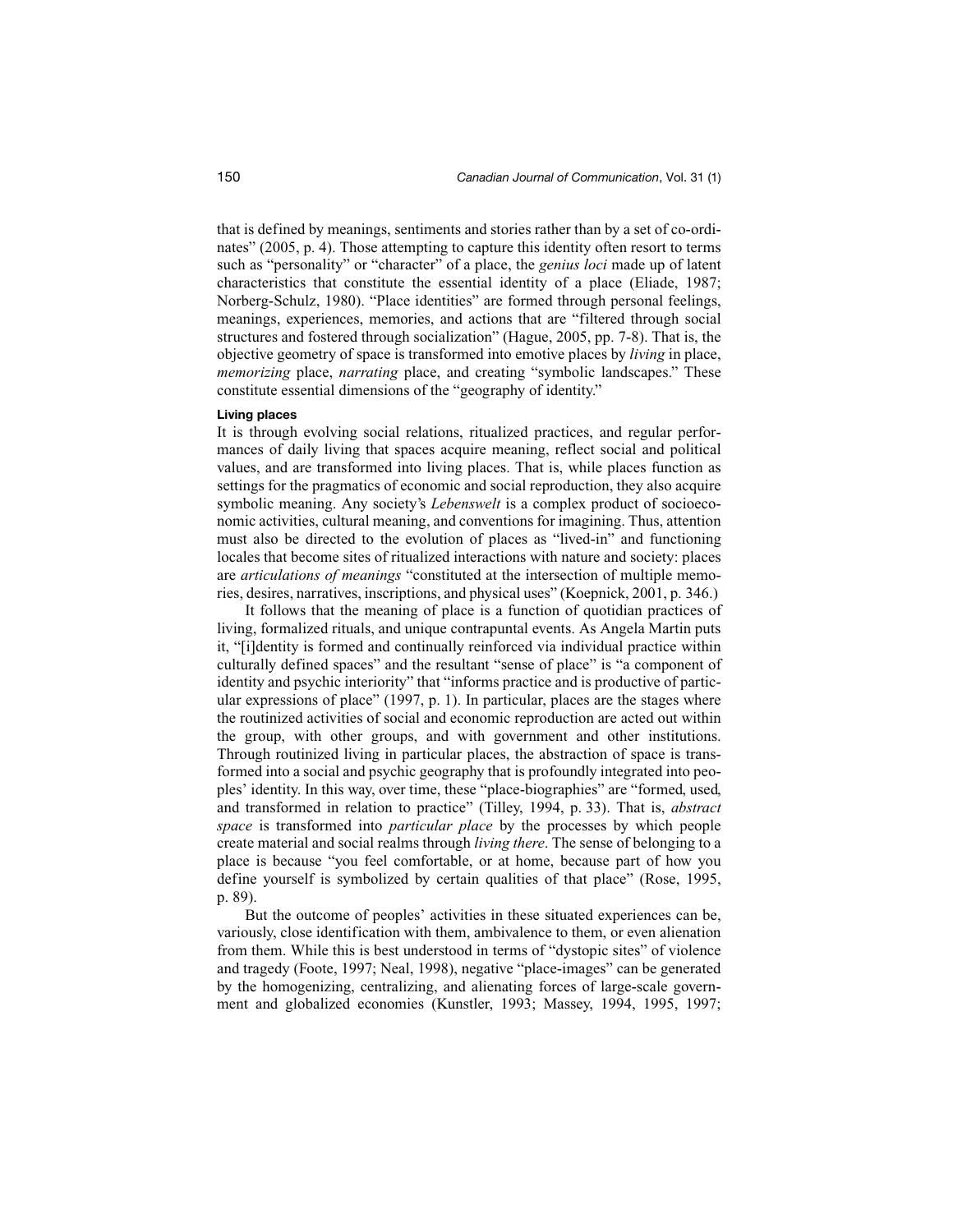Massey & Jess, 1995; Relph, 1976). So often, the result has been the erosion of local distinctiveness and the replication of globalized forms that render societies "place-less" and "spaced-out." It is no wonder, therefore, that many places wish to celebrate the local and the distinct in reaction to these forces, to ensure sustainable and vibrant communities.

#### **Re-membering places**

The way in which we remember as individuals, social groups, or national collectivities depends upon spatial and temporal reference points that serve as a "mnemonic place system" to facilitate mental recall (Yates, 2001, p. 3). That is, remembering (to foil forgetting) is also an act of "re-membering" (as a process of re-constituting the temporally layered elements that are the essential components of our complex identities). When applied to the broader purpose and greater scale of larger collectivities, such social energy has been directed to a "contrived structuring of time and space" to establish a "mental geography" in which "the past is mapped in our minds according to its most unforgettable places" (Hutton, 1993, p. 80). The association of images of the past with concrete "places of memory" serves to materialize and reify abstract social conventions in everyday social discourse (Halbwachs, 1971, 1975, 1980). In this way, storied places constitute commemorative landscapes made up of "landmarks" that provide spatial and temporal co-ordinates for remembering: that is, an array of "particular figures, dates, and periods of time that acquire an extraordinary salience" (Coser, 1992, pp. 223- 224). Halbwach's "landmarks" prompt comparison with Nora's "*lieux de memoire"* (1996, 1997, 1998) and Nuttall's vision of "memoryscapes" (1992). Interestingly, in his study of the imagined construct, "Albion," Peter Ackroyd refers to the "territorial imperative" as "the means by which a local area can influence or guide all those who inhabit it" (2004, pp. 448-449). He goes on to speak of a "sense of place" in which the "echoic simplicities of past use and past tradition sanctify a certain spot of ground" and declares that "we owe much to the ground on which we dwell" as "landscapes" and "dreamscapes" that nurture "a sense of longing and belonging." Such historicized spaces/places anchor time and produce locales where cultures find meaning.

But it must be emphasized that these memories, inscriptions, dreamscapes are not merely located in places as if geography were but the stage for the acting-out of history: rather, the two are closely interbedded throughout. Perhaps this is best expressed in the Bakhtinian concept of "chronotope," which argues that time can be geographically concentrated: an interpenetration of time and space. This is of importance to this study in that nations are often imagined in a nexus of space and time. Their distinctiveness is derived from being located within particular geographic borders and placed within a unique history. Of particular relevance here is Bakhtin's "idyllic chronotope," which is based on the immanence of "folkloric time" (1981, p. 225). People are imagined as being indigenously rooted to the land in a foundational "time-immemorial" past and a continuous "present-future." The idyll is expressed in a special relationship of time and space: an organic grafting of life to a familiar territory that is inseparable from the age-old rooting of gener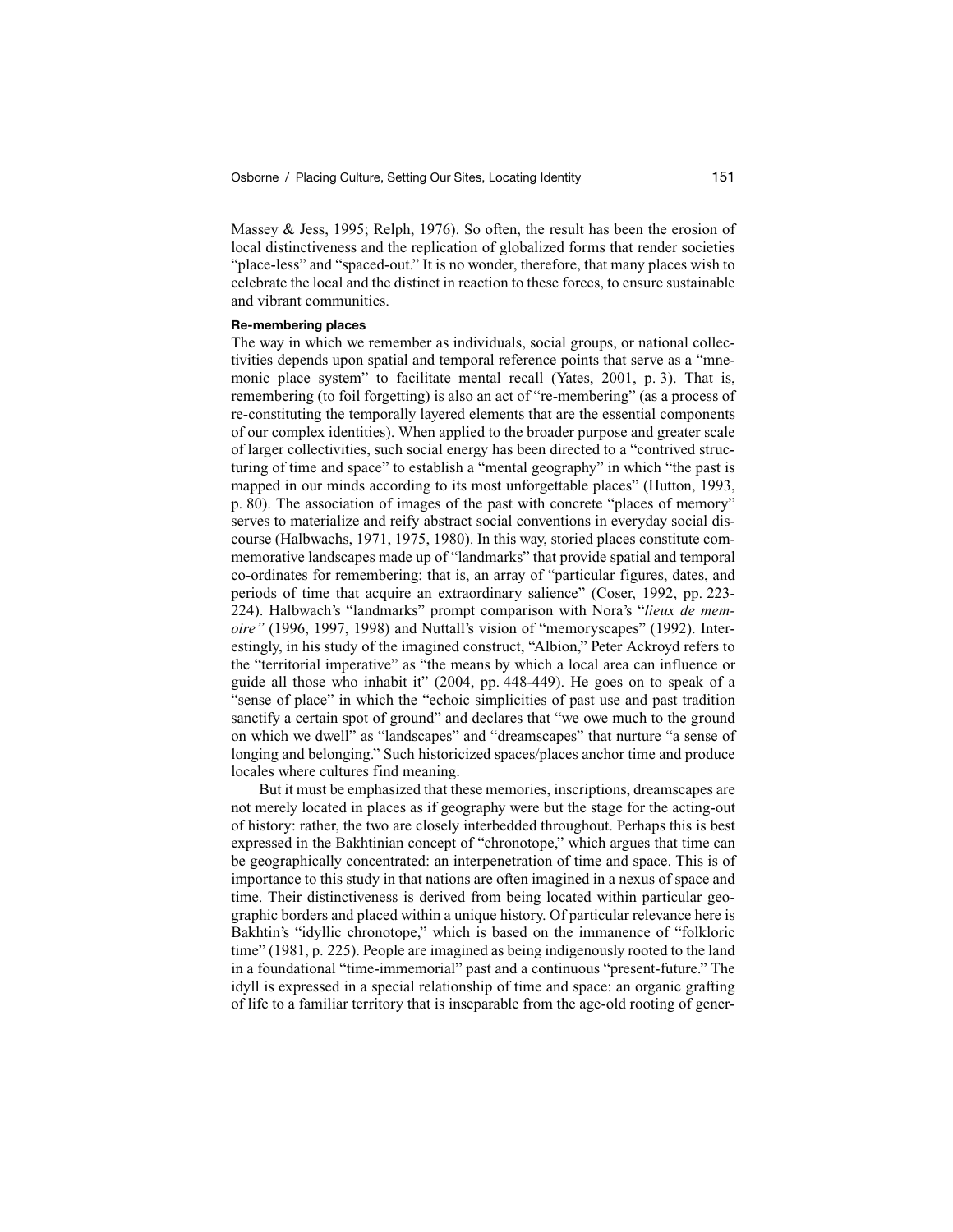ations there. Through such an idyll, people and place are united across time. For Anthony Smith, the incorporation of popular myth, symbol, value, and memory of the homeland with the boundaries of the nation contributes to the "territorialization of memory" (Smith, 2003).

The point is that when nationalizing-states get involved in scripting and editing collective memories for the purposes of a putative collective identity, the process becomes a presentist project. Primordial verities and time-immemorial origins are re-worked by the process of re-membering the past in the present (Ball, Crewe, & Spitzer, 1999; Ben-Amos & Weissberg, 1999; Casey, 1987; Connerton, 1989; Pyenson, 2000; Shaw & Chase, 1989; Walkowitz & Knauer, 2004; Walton, 2001). That is, identities are constantly being re-constituted according to the needs of the present, through selective appropriation, manipulation, and even imaginative invention: the objective is always some ideologically driven sense of a desired future.

In this politicization of memory, the past is not *preserved* but is *socially constructed* through its re-presentation in such memory-machines as archives, museums, national chronicles, school curricula, monuments, and public displays. Also, national holidays, political extravaganzas, sporting events, and the rites of passage of the great and popular are also opportunities for the expression of a state-scripted national solidarity.

#### **Narrating places**

Stories *take place* in settings: they also *make* places. People know who they are "through the stories they tell about themselves and others" and their "narrative texts" "constitute primary documents of cultural expressivity" (Friedman, 1998, pp. 8-9). Individuals, collectivities, and nationalizing-states are continually reimagining themselves through a re-negotiation of history, memory, and identity in terms of foundation myths, sacred places, and the personification of assumed national qualities. As implied in Bhabha's provocative title, *Nation and Narration* (1990), historical and mythic narratives provide a temporal template for national identities.

It follows that the production of this collectively remembered history is rendered as a mythic narrative that is acted out *on*, bounded *by*, and bonded *with*, particular places. People's identification with places is effected by the stories told about them (Massey, 1994). Such "narrative poetics" are always associated with specific locales that become imbued with historically produced cultural meanings. Lippard claims it is "the lure of the local" that empowers "the historical narrative as it is written *in* the landscape or place by the people who live or lived there" (1997, p. 7).

That is, peoples' identification with storied places is essential for the cultivation of an awareness—an "a-where-ness"—of their identity. The familiar material world becomes studded with symbolically charged sites and events that provide social continuity, contribute to the collective memory, and provide spatial and temporal reference points for society. Thus, de Certeau claims that there are two principal "practices" we use to locate ourselves in everyday life: his "practice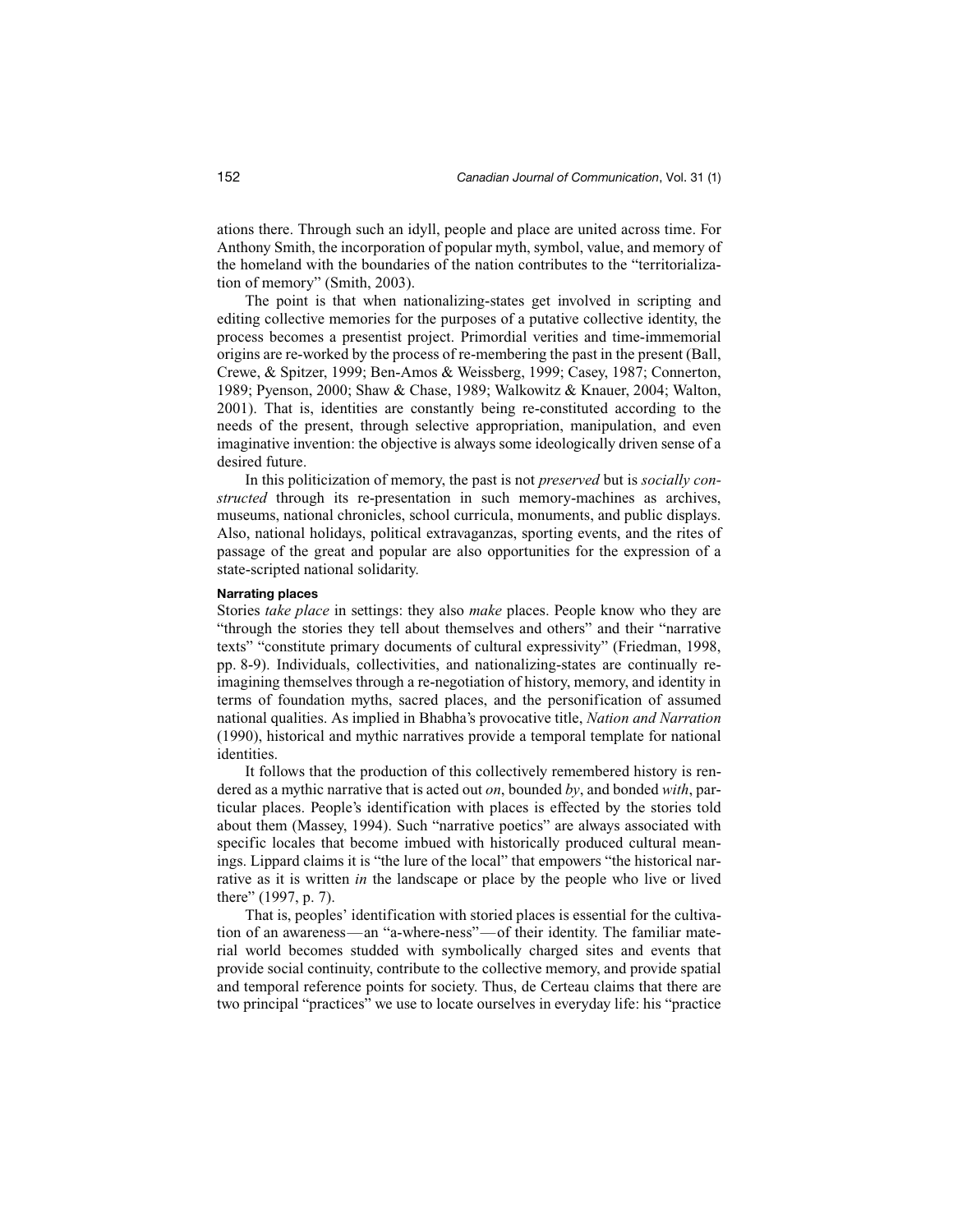of place" highlights the assigning of place-names; then there is the "storying of places" (de Certeau, 1984). Both of these processes serve to construct familiar places and thus transform complex worlds into the simplifications of "singular histories and geographies" that serve as "a symbolic shorthand for a particular cultural or national formation" (Daniels, 1993, p. 5).

Further, stories are inscribed in place-names. Think of the collection of meanings in a name such as *Llanfairpwllgwyngellgogerychwyndrobwllllandtysuliogogogoch*! The modern compromise of "Llanfair p.g." just does not cut it. But I still often walk to a farm called *Pendducaefawr* ("the head of the big black field"), past a location on the mountain called *Troed-y-Milwyr* ("foot of the soldier"), to overlook a village *Bedlinog*, rendered meaningless since the English transmogrification of *Beddllwynog* ("the grave of the fox"). This is what Basso's (1996) assertion that "wisdom sits in places" is all about: toponyms as "enplacednarratives." While we may know where they are, do we ever question what places such as Cataraqui, Gananoque, Napanee, or Mississauga mean? What story do they tell?

The point is that *naming* and *storying* of places also imply profound ideological initiatives. As Seamus Deane argues in *Nationalism, Colonialism, and Literature*, "[t]he naming or renaming of a race, a region, a person, is, like all acts of primordial nomination, an act of possession" (Eagleton, Jameson, & Said, 1990, p. 18). In other words, abstractions of identity are often narrated in mythic narratives that are grounded in iconic sites. The power of *distinctive place* emerges out of the synergy between time and space, stories and locale, history and geography (Osborne, 2001, 2002c, 2002d). Social memory is embedded in place and enhances peoples' cultural continuity, meaning, and identity. Furthermore, the latter are not fixed but are a series of constantly shifting stories that may be adjusted to a dynamic external world.

# **Symbolic places**

The visual expression of this relationship of people to place is "landscape" or, more appropriately, "cultural landscape." Geographers have considered the human material imprint on nature as a tangible expression of the human interaction with Nature, evidence of societies' various *genres de vie*, and indicators of social values and priorities (Osborne, 1998b). Increasingly, landscapes have been deconstructed as repositories of symbolic meaning (Bender, 1993; Cosgrove, 1988; Jackson, 1980, 1984, 1994; Meinig, 1979; Osborne, 1988, 2001; Schama, 1995; Schein, 1997; Tilley, 1994; Tuan, 1974, 1977). Sack takes it further, arguing that "[p]lace and its landscape become part of one's identity and one's memory. Its features are often used as mnemonic devices . . . that help us remember and give meaning to our lives" (1997, p. 135). Schama highlights this reflexivity between the outer world and the inner person, claiming that landscapes are "culture before they are nature" and "constructs of the imagination projected onto wood and water and rock": moreover, once a dominant idea, myth, or vision of the landscape of a place becomes entrenched, "it has a peculiar way of muddling categories, of making metaphors more real than their referents; of becoming, in fact, part of the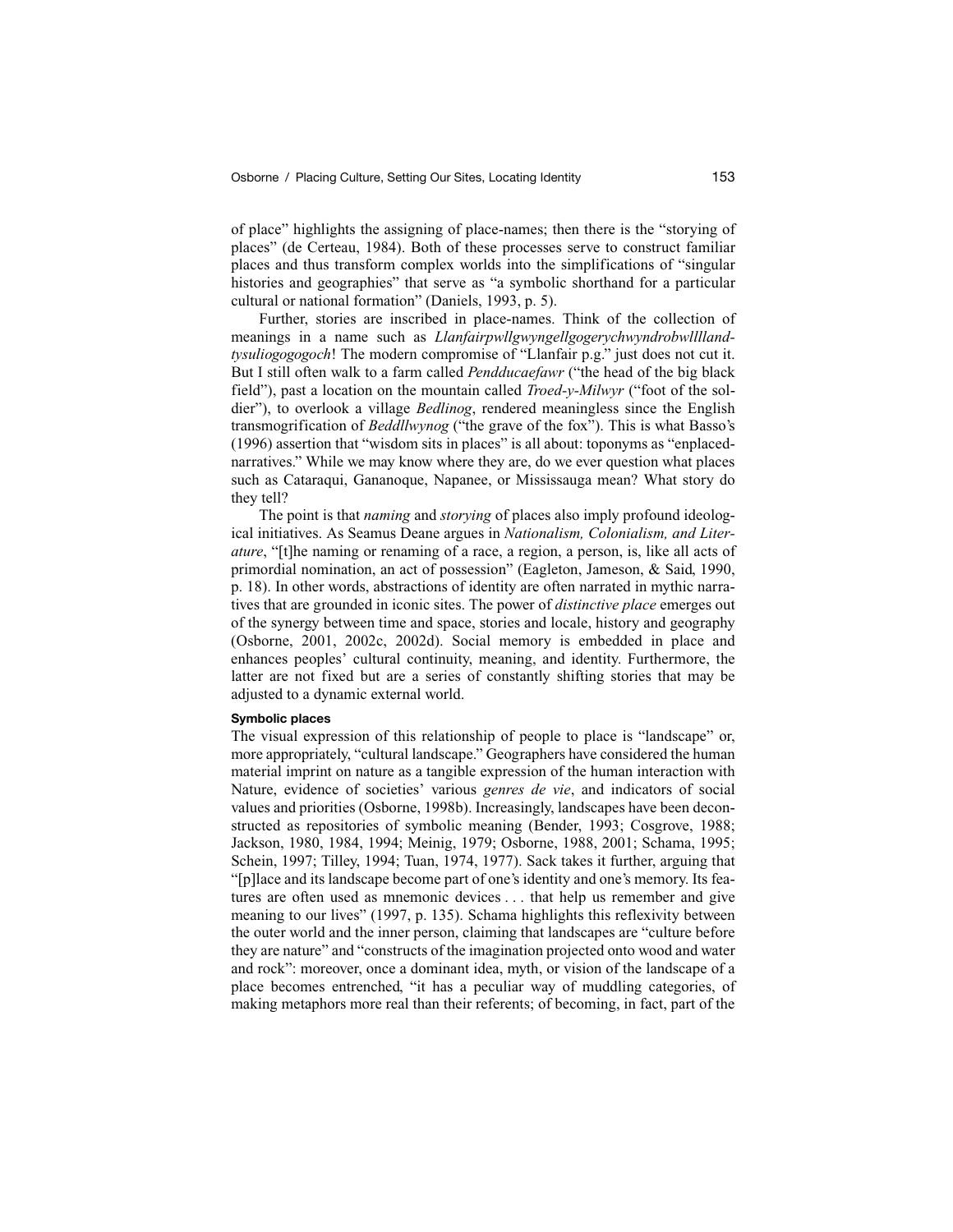scenery" (1995, p. 61). In particular, the material rendering of social memory in a mythologized landscape transforms landscape from an external phenomenon to be engaged visually to a psychic terrain of internalized symbolic meaning. If time is fast and space is slow, "[s]pace is the ground of remembering—against time" (Laqueur, 2000, p. 8). Cosgrove strengthens this fixing of identity in memoryplaces: "landscape constitutes a discourse through which identifiable social groups historically have framed themselves and their relations with both the land and with other human groups, and that this discourse is related epistemically and technically to ways of seeing" (Cosgrove, 1988, p. xiv).

But perhaps Cosgrove overemphasizes the scopic/visual category of landscape: that is, simply *looking* at and interpreting cultural *signifiers* in a culture's *material* forms. Of course, other senses are involved. Doug Porteous' provocative *Landscapes of the Mind: Worlds of Sense and Metaphor* (1990) incorporates the domains of "smellscapes," "soundscapes," "bodyscapes," "pornoscapes." And then there's Gerard Manley Hopkins' fundamental concept of "inscapes" and "stresscapes" as "the outward reflection of the inner nature of a thing" (Henderson & Sharpe, 2003, p. 1677). Of all of these, perhaps it is the emotive power of music that has been most frequently harnessed to the cause of nationalism (Scruggs, 2004). The melding of martial, or cloying, or sing-alongable tunes and lyrics is to the fore in anthems and patriotic songs, with their allusions to shorelines and mountains, field and forests, sacred sites of great victories or defeats. Interestingly, perhaps it is smell that is most provocative of remembered places: fresh bread and coffee for Paris; pines for the Colorado high-country; pool-chlorine and barbequed offerings for suburban backyards. Is there a future for associative "smellscapes" to accompany the virtual worlds of cybernations?

In any event, it is this emotive power of imagined place in marshalling people's sense/senses of belonging that prompted Mitchell to declare that landscape is a verb, not a noun. That is, we should "think of landscape, not as an object to be seen or a text to be read, but as a process by which social and subjective identities are formed" (1994, pp. 1-2). From this perspective, landscape is "the most generally accessible and widely shared *aide-memoire* of a culture's knowledge and understanding of its past and future" (Kuchler, 1993, p. 85). To put it another way, "the material rendering of social memory in a mythologized landscape transforms landscape from an external phenomenon to be engaged visually, to a terrain of internalized *symbolic* meaning that serves as an emotional prompt for action in the present, through what Halbwachs has called, the *semiotics of space*" (Osborne, 2002b, p. 1906).

# **Nationalizing the state of place**

People are affected by their engagement with the palpable immediacy of local places and with the nested abstractions of the regional, the national, and the global. It is from *all* of these that they conceptualize their place in the world and their plural identities. While such relationships may be acquired passively and informally, their importance is such that the state should, and always has,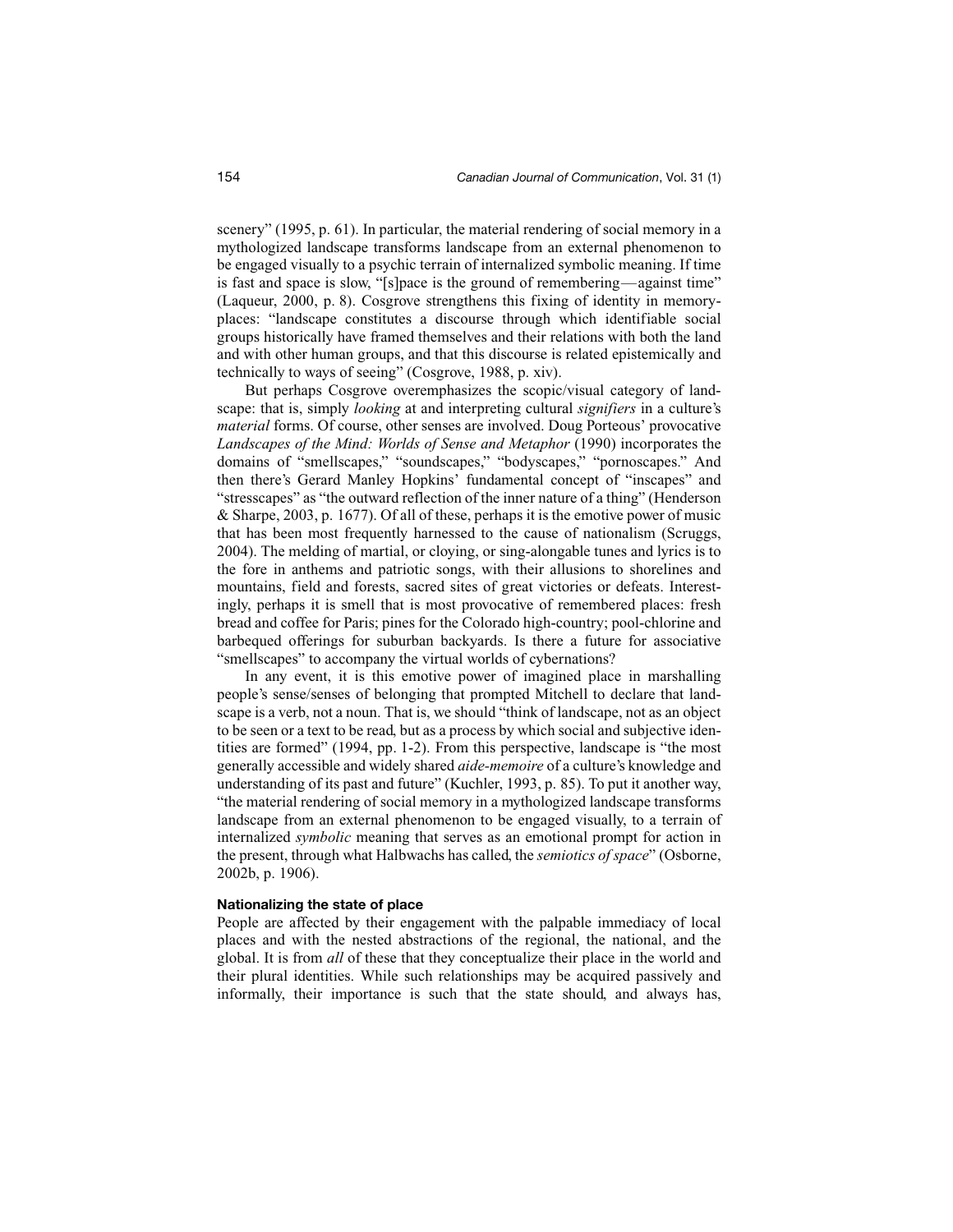attempted to nurture them to enhance citizenship and full participation in the economic, social, and political life of the state.

Thus, in the nineteenth century in particular, young nation-states and older polities alike attempted to mobilize public imagination with the symbolic appropriation of space and the constitutional exercises of state nationalism. The transformation of *Gemeinschaft*/community into *Gesselschaft*/society (Tönnies, 1957) produced the need for Benedict Anderson's "imagined community" (1991). Just as railways, the telegraph, and national postal systems had overcome the obstacles of time and space, so also the political myopia of local identities and historical particularisms required the deployment of other strategies (Mann, 1993). Everywhere, nationalizing-states embarked on the construction of spaces and landscapes of sovereignty that materialized the metanarratives of state power in "capital-capitol complexes," imposing state architecture, inspirational monuments, and patriotic theatrics (Vale, 1992). It was an age of spectacle and the spectacular, sights and site-seeing: all together, it constituted a "frenzy of the visible" (Boyer, 1994, p. 7).

In their pursuit of social cohesion, nationalizing-states developed a "bureaucracy of memory" to promote a "sense of sameness over time and space" by advancing systems of remembering and forgetting which favoured "elite" memory over "popular" memory (Gillis, 1994, pp. 3-6). On the other hand, the volatility of the populist "vernacular" memory always threatened expressions of a monolithic national identity (Bodnar, 1992). Nevertheless, for much of the nineteenth and early twentieth centuries, nationalizing-states appear to have had their fingers on the pulse of the masses in integrating them into state initiatives of memory-making and manufactured identities. People seemed to need it: in fact, it was the best game in town at the time in terms of lavish—and free!—entertainment.

#### **Patriotic topographies**

Nationalizing-states have also been much aware of people's strong bonds to place, and the landscape of politicized-place became complicit in the complex calculus of identity formation. It was deployed in answering the problem posed by Benedict Anderson (1991): how do societies as large, extensive, and complex as the modern nationalizing-state achieve that profound identification with place and narrative so intrinsic to pre-modern societies? As the dominant repositories of symbolic space and time, "story-laden landscapes" came to play an instrumental role in the formation of national identities (Cosgrove & Daniels, 1988; Daniels, 1993; Kaufmann & Zimmer, 1998; Lowenthal, 1985, 1994, 1996; Matless, 1998; Osborne, 1988, 1992c, 1995; Pratt & Karvellas, 1997).

But there are complications. Bender warns us that "landscape is never inert, people engage with it, re-work it, appropriate and contest it. It is part of the way in which identities are created and disputed, whether as individual, group, or nationstate" (1993, p. 3). Certainly, the politicized aesthetic of symbolic landscapes has come under scrutiny. Consider the case of Canada's long-preferred national iconography of the North and wilderness. It has been charged that there are strong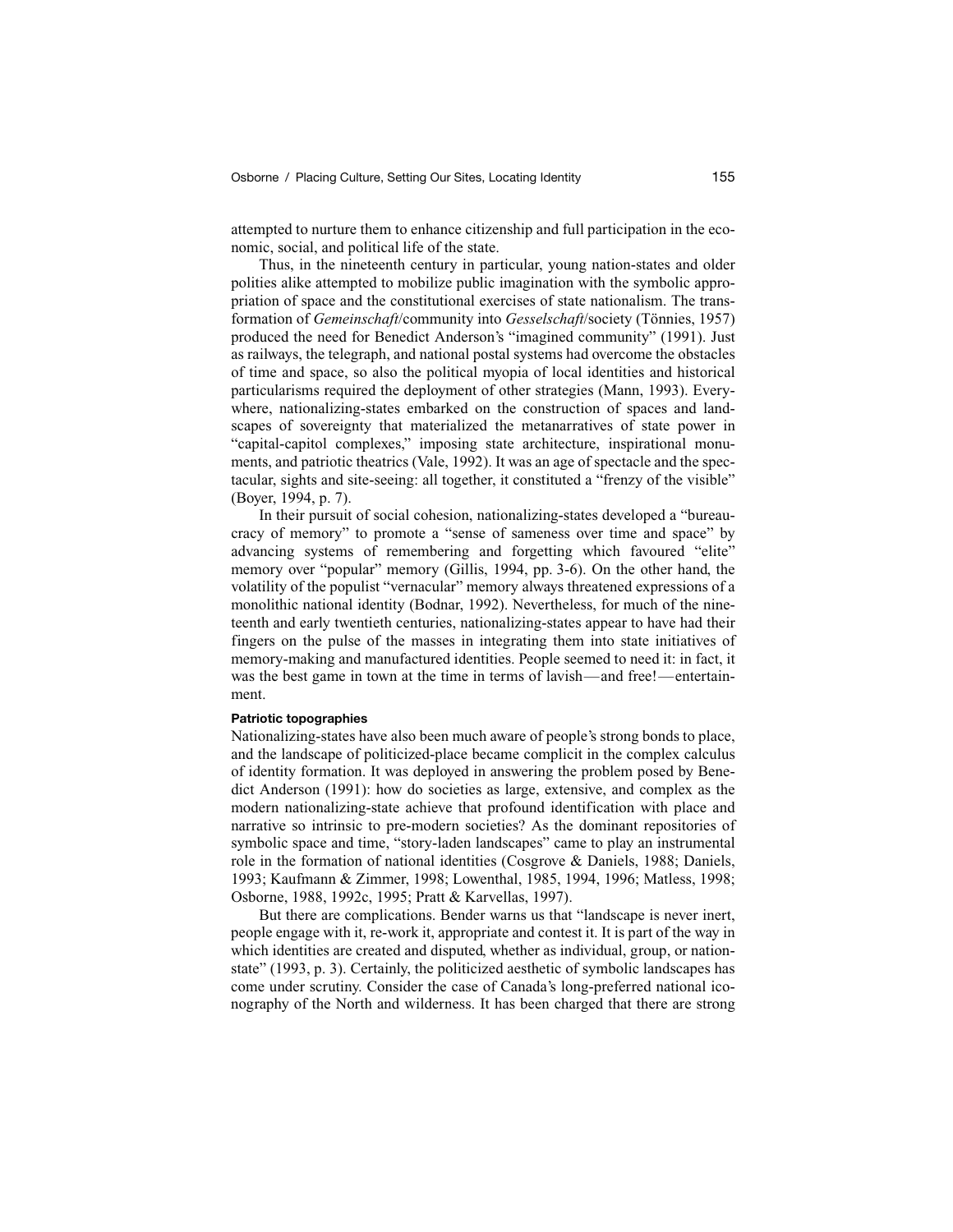ideological forces behind the imagery of "North-ness"—no mere identification with nature and wilderness—even for the "majority huddled along the U.S. border, who never have, nor likely ever will venture far from the growing, multiethnic urban sprawls that are home to most Canadians" (Koring, 1998, p. 1). That is, Canada turned its back on the St. Lawrence–Great Lakes front that united, yet divided, "American" and Canadian geopolitics. It rejected the shared experience of urbanism, industry, and pluralism and turned to the complex trope of "nordicity" (Lipset, 1990).

But this iconography of the North and wilderness has rested upon ideological assumptions that searched for national distinctiveness and rejected continentalist threats—that is, the promotion of a post–World War I nativist view of national identity (Osborne, 1988, 1992a, 1992b, 1995, 2001). It was a rejection of continentalism and cosmopolitanism in favour of a pristine nativism imbued with heavy doses of chauvinism, environmental determinism, and even racialism. It is provocative to think that while the impetus for the Group of Seven may have been World War I and the new surge of Canadianism of that time, the great popularization of their work came in the exhibitions, films, calendars, and books of the 1950s, 1960s, and 1970s—another period of great national angst over identity and cultural independence.

This has prompted other scholars to critique the particulars of that encounter between geography and history, some arguing that with "the conflation of identity and territory comes not only the promise of a spiritual oneness of nature and self, but also the covenant of the mythical unity of a people who are defined by the landscape they inhabit" (Manning, 2003, p. 7). Noting that some contemporary landscape artists are engaged in a de-territorializing of the landscape by referring to outside influences and internal difference, Manning argues for these new connections between landscape art and Canadian identity in order to reinforce "the fissures in the hyphenated continuity between the nation and the state" (Manning, 2003, p. 12). She goes on to declare that postnational imaginations must look to landscapes as agents of territorialization and de-territorialization according to prevailing political discourses and appropriate prompts for identity. After all, the aesthetic tropes of landscape do not always cross cultural boundaries. The sublimity of mountains, snow, and ice, the pastoral constructions of rurality and domesticated countryside, and impressionistic renderings of townscapes and streetscapes are culturally coded. Plural societies seek a new array of symbolic places and representations of them.

#### **Figuring-out place**

And then there is the issue of the purposeful intrusion of meaningful sites into otherwise organically constructed landscapes. The lessons of religious hagiology and iconography were applied to the hero-cults of modern state nationalism (Hobsbawm & Ranger, 1983, 1995; Levinson, 1998; Michalski, 1998; Nelson & Olin, 2003; North, 1990; Smith, 2003). Nineteenth-century Europe's *statuomanie* was generated by nationalizing-states that produced national pantheons considered to be emblematic of contemporary patriotic objectives (Agulhon, 1978). For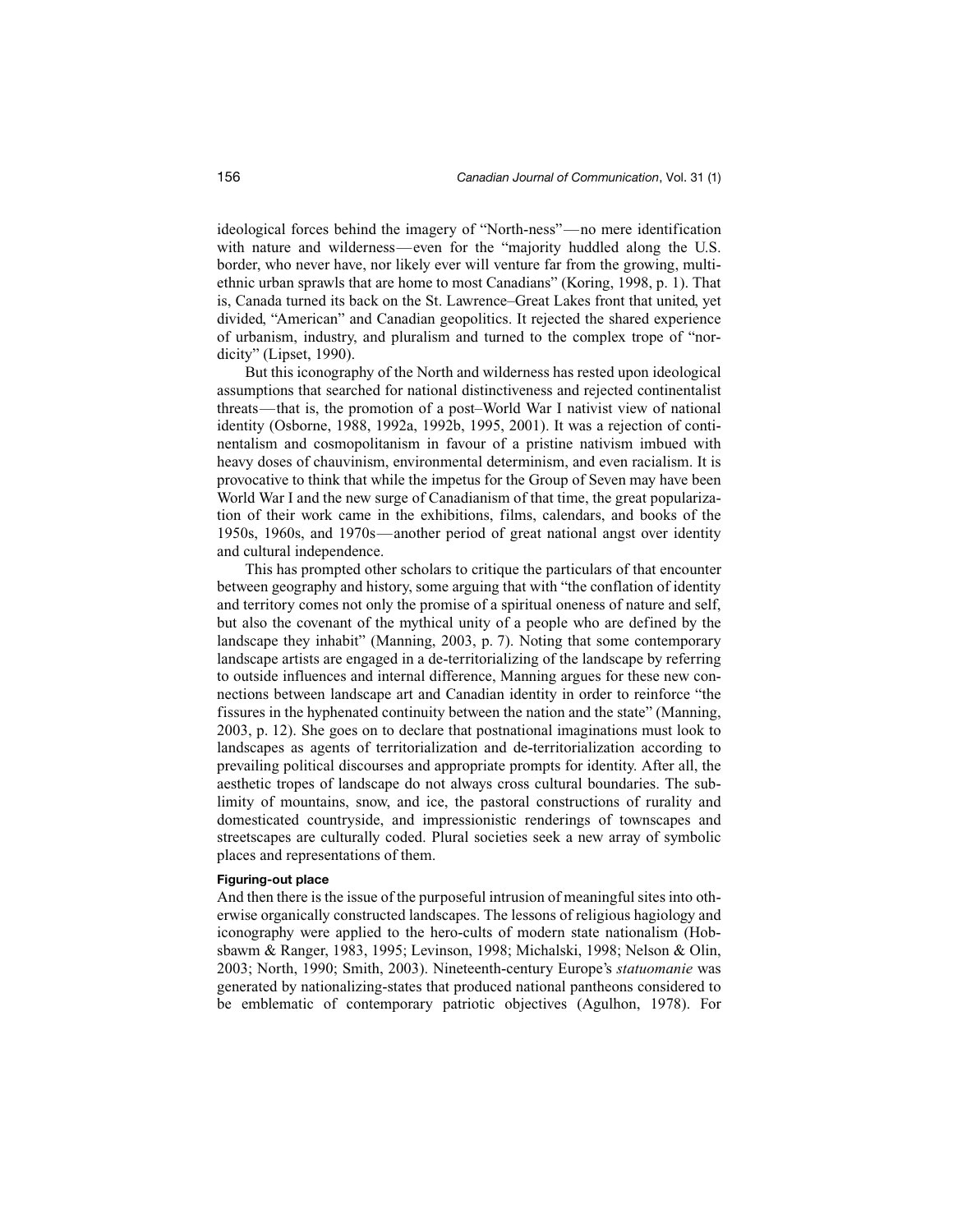Anthony Smith, national eidolons were to be found in past heroes, geniuses, messiah-saviours, rooted in mythic homelands and Golden Ages: taken together, they served to transcend the prosaic pressure of the present through a celebration of the putative virtues and destiny of the mythic nation (Smith, 2003).

In this way, portrait-sculpture joined flags, anthems, national chronicles, currency, and coins as symbolic devices for building a sense of community, identity, and nationalism. Even—or especially—architecture strengthened national confidence, as it was "accessible to all and visible every day in the centers of emerging capital cities" (Berend, 2003, p. 80; see also Vale, 1992). These public spaces, buildings, and monuments constituted a memory system "transcribed in stone" and, together with "civic spaces," functioned as "didactic artifacts" of "ceremonial power" that communicated "exemplary deeds, national unity, and industrial glory" (Boyer, 1994, pp. 33-34). The point is that the rapid changes of the nineteenth-century world of industrialization and urbanization eroded traditional identities. State-directed programs of monumentalism provided material signifiers of shared values that served to anchor collective remembering and identity by developing a "mnemonic landscape" that symbolized and shaped perceptions about the past and the nation (Koshar, 2000).

In particular, the bones and corpses of dead people have been employed to appropriate the symbolic power of death rituals and beliefs. Of course, there are so many examples of death/bodies/burials being tied to nation-building: ceremonials around the several tombs of unknown soldiers; funerals of royalty, politicos, and popular celebrities. Thus, the re-interment of Poland's Casimir the Great (1333- 1370) in 1869 was intended to "foster a sense of identity for the partitioned nation" (Dabrowski, 2004, p. 2). Dead people cast in bronze or carved in stone constitute a "dead-body politics" that serves to project the physical presence, if not the mortality, of a revered person "into the realm of the timeless of the sacred, like an icon" (Verdery, 1999, p. 5).

This was particularly true of portrait statuary that personified the nationalizing-state, scripted mythic histories in an allegorical visual text, and legitimized authority by consensual acceptance of an official historical metanarrative (Leith, 1990). Royalty, political leaders, military heroes, and mythic figures were presented in standard poses with an array of predictable accoutrements—and sometimes the recognizable visages of contemporary persons of note. There are several examples of this past/present continuum in monumentalism: Napoleon III for Vercingetorix; Mel Gibson for Wallace of *Braveheart* fame; and whose face graces Ottawa's Champlain? Such heroic icons were also carefully sited to underscore the particular symbolic role of particular places: the Statue of Liberty in New York, Vercingetorix at Clermont-Ferrand; King Alfred in Winchester; Bismark in Berlin; the Magyar chiefs in Budapest's Heroes' Square. And all within a decade!

Warner presents a fascinating and insightful spin on the manipulative allegory of the female form, which "both gives and takes value and meaning in relation to actual women, and contains the potential for affirmation not only of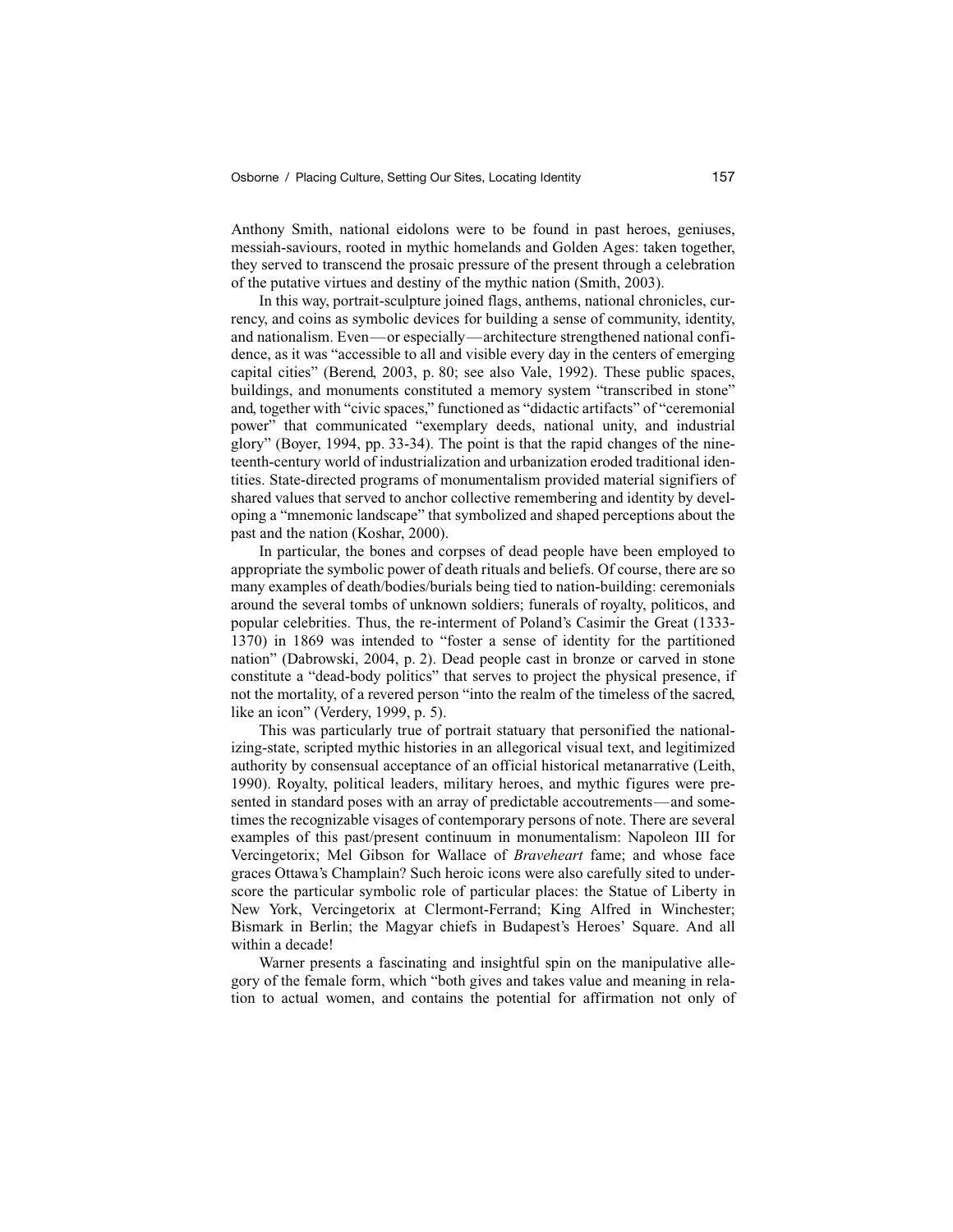women themselves but of the general good they might represent and in which as half of humanity they are deeply implicated" (Warner, 1985, p. xx; see also Kasson, 1990; Sharp, 1996). Zelinsky (1988) tells the complex story of the image of the Statue of Liberty, "Miss Liberty." In a similar vein, I am trying to decode the enigmatic figure of Queen Boedicea on London's Westminster Bridge: sponsored by Prince Albert and admired by Queen Victoria, her unveiling seems to have been marginalized in the coronation festivities of King Edward VII, as the nation moved from the tropes of "Britishness" to those of "Anglo-Saxonism" and away from a matriarchal symbol to that of masculinity (Rutherford, 1997).

After World War I, however, monumental statuary became diagnostic of totalitarian dictatorships concerned with communicating "the face of power" in vulgar displays, bombastic architecture, and overwrought heroic monumentalism (Hobsbawm, 1995; Osborne, 1998a). Elsewhere, the very human face of suffering in the name of nationalism in World War I had much to do with the demise of monumental patriotism. Certainly, the tragedy and horror of the "Great War" had prompted a more populist and more ubiquitous mode of monumental public statuary. War monuments were erected everywhere (Gordon & Osborne, 2005; Inglis, 1998; Moriarty, 1999; Shipley, 1992). In Canada, as if to demonstrate Tilly's (1992) assertion that [there is a reciprocal relationship between war-making and state-making, it was claimed that the war had been an important nation-building enterprise. But there were discussions of different tropes of commemoration: for some, hospitals, schools, community halls, gardens, and avenues of trees were preferred to military or religious icons. In my mind, the most sensitive and outward exercise in postwar philanthropy and memory construction was "The British League for the Reconstruction of the Devastated Areas of France" (Osborne, 2001). In any event, Canada and other nationalizing-states incorporated the sacrifices of war into the national project through centrally co-ordinated programs of memorialization, commemoration, and ritualized performance. Indeed, over the last decade, the increased prominence of Canada's own National War Memorial in Ottawa's commemorative landscape provokes thoughts about Remembrance Day: what is being remembered, what is being re-presented, and to what end?

What is important in assessing the roles of monumental landscapes is that, of necessity, they become polysemic sites that often prompt calls for a redefinition of their purpose. Rather than effecting consensus-building, such sites become contested terrains where societies work out their visions of how they perceive their past and future in the context of current discourses (Nelson & Olin, 2003). They may even resort to actual or proposed "iconoclasm" (Boime, 1998). Consider all those redundant statues of Queen Victoria in postcolonial states, Marx and Lenin in post-Soviet Europe, and Saddam Hussein in an Americanized Iraq. And sometimes they are not even erected because of well-orchestrated pre-emptive iconoclasm! The proposed monument in Nelson, BC, to commemorate the 125,000 "draft-dodgers" who came to Canada in the 1960s and 1970s was cancelled in the face of virulent opposition and threats of embargos from U.S. pressure groups.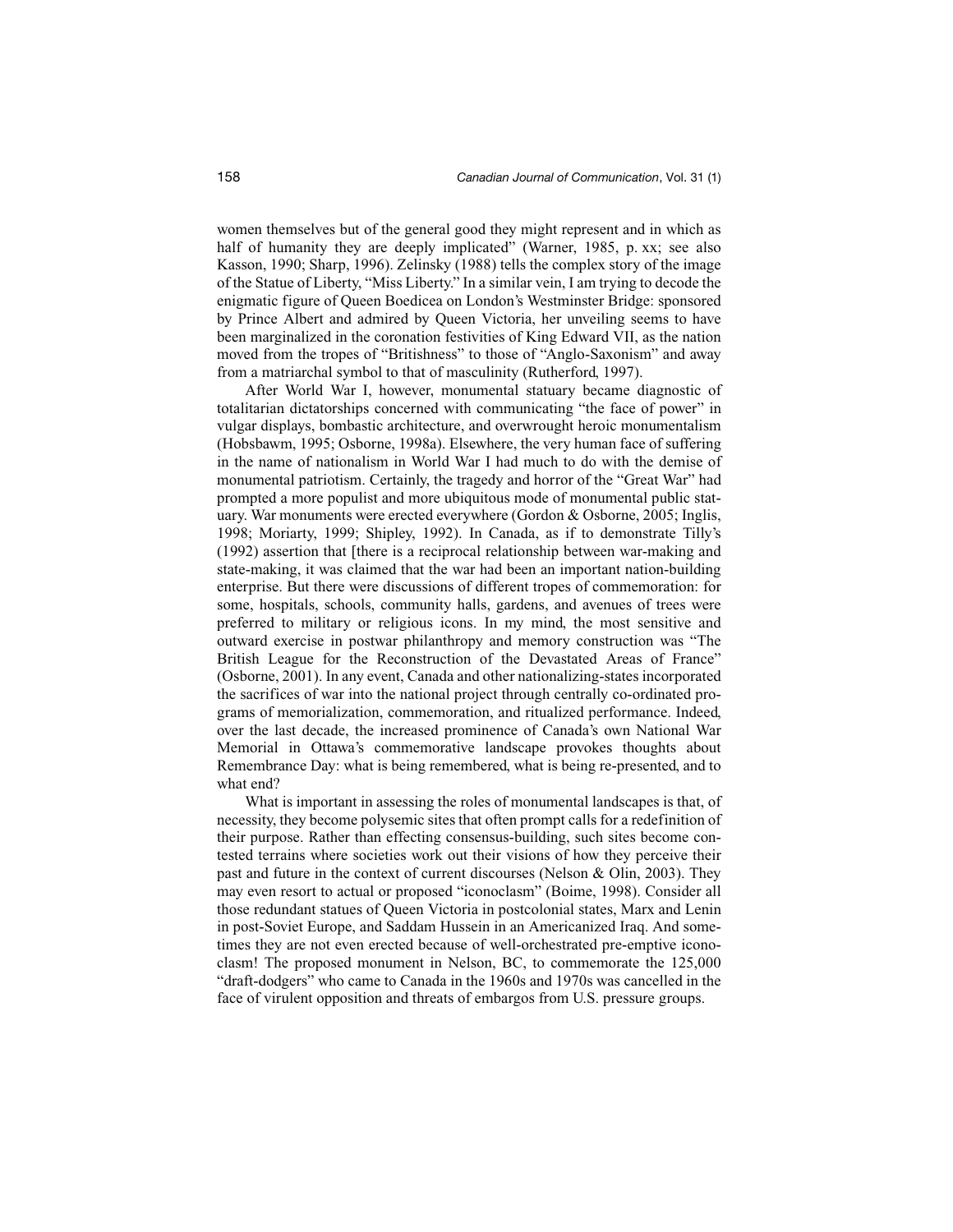Simply put, some monuments last too long: "Public monuments are the most conservative of commemorative forms precisely because they are meant to last, unchanged, forever" (Savage, 1997, p. 4). Memorials freeze ideas in space and time as their messages of bronze, iron, marble, and granite structures survive into uncomprehending futures, but their permanence is illusory, as they are produced by political, historical, and aesthetic verities that have a short shelf-life. For some, public space is being seen as a "representational battlefield" (Savage, 1997, p. 50) and a site "of cultural conflict" (Young, 2000, p. 119). To this end, complex ambiguity and discursiveness should replace simple didacticism in future attempts at monumental commemoration. This is particularly true of plural societies such as the United States, Australia, and Canada. As Levinson argues, anyone can play the "identity politics" game, and "there is rarely a placid consensus" upon which the state may build (1998, p. 10). As he shrewdly points out, "a sometimes bitter reality about life within truly multicultural societies is that the very notion of a unified public space is up for grabs" (1998, p. 37), each group having its own lists of heroes and villains. Clearly intended to promote cohesion, they can be sites of conflict, dissent, or perhaps even worse, indifference—the ultimate insult for a monumentalized figure: "Daddy, who is that man with a pigeon on his head?"

#### **Performing place**

Planned spectacles that amount to an "architecture of people" to accompany other constructions of stone and bronze have long been part of Western political culture, going back to Greece and Rome (Leith, 1990). Throughout the second half of the nineteenth century, from Paris to London, Ottawa to Washington, Rome to Budapest, capitals everywhere turned to an array of space-integrating devices. Indeed, the Western world was subjected to "a wave of public commemoration," as choreographed spectacles of heroic histories were rendered in "lavish parades, elaborate monuments, and theatrical enactments of pivotal moments in history" (Rudin, 2003, p. 3).

Moreover, these patriotic rituals of self-worship in sacred/profane spaces (Eliade, 1987) fit into George Mosse's "civic religion" (1994), Dai Smith's "nineteenth-century creed" (1999), and Conor Cruise O'Brien's "holy nationalism" (1988). Nationalizing-states have often nurtured a patriotism akin to a state religion, in which capitals, cemeteries, and national monuments were elevated to sacred spaces. And with the democratizing of political power, as well as the associated politicization of the public, publicly performed ceremonials became essential elements of political intervention in consensus-making. Monuments and public ceremonials became spatial and temporal anchors in a world experiencing the social, economic, and ideological disruptions associated with modernity.

Such state ceremonials became occasions for the public to experience mythic-history, albeit through orchestrated commemorations and controlled spectacle, to ensure that social memory focused on particular events and places. Ideally, the involvement of large numbers of people in ritualized performances of remembering reinforces individuals' bonding with them, with what they represent, and with each other (Connerton, 1989). The national imagination has long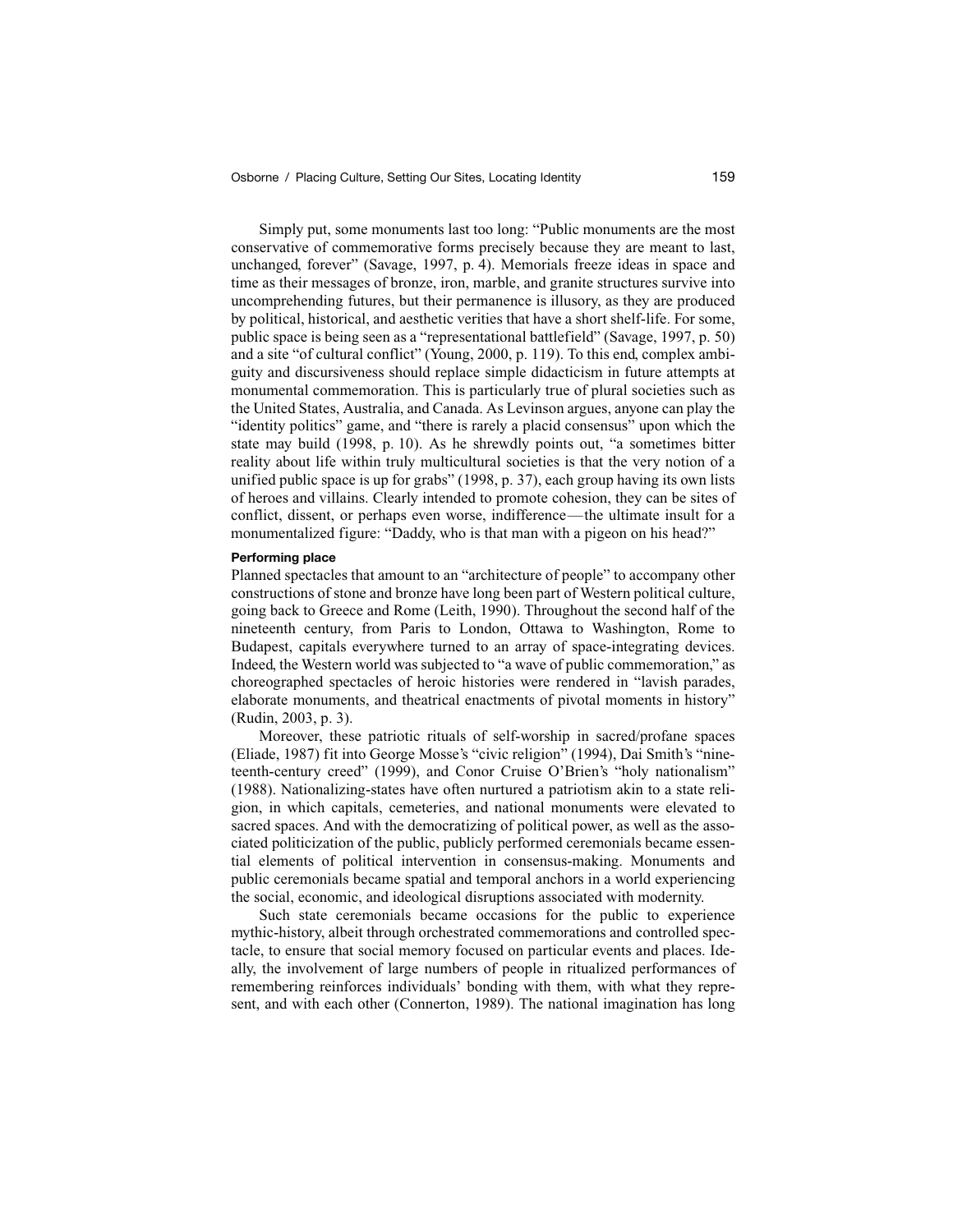been cultivated through the "mysterious excitements of the spectacle," the various "celebrations of sovereign and national power" that were "public events intended to dazzle the crowd with the greatness of empire and the glory of the nation" (Boyer, 1994, p. 319). Such acts of commemoration drilled the national ideological agenda into the collective memory by performance, mass participation, and repetitive re-enactment. Specific sites came to be associated with a virtual "theatre of memory" where a "master narrative" was performed to reify a "collective autobiography" (Connerton, 1991, p. 70). This combination of monuments, commemoration, and ritualized performance can become a powerful mnemonic system that produces a "mental geography in which the past is mapped in our minds according to its most unforgettable places" (Hutton, 1993, p. 80).

The twentieth century witnessed an escalation of the performative and the visualized in culture: cinema epics and dance reviews; marching bands; commercialized sport; performing bands and pop stars. It has been argued that the growing allure of commercialized spectacle and public entertainment in the domain of cinema, popular music, and sports weakened the attraction of public pageantry (Rudin, 2003). However, nationalizing-states—especially such totalitarian states as fascist Portugal, Spain, Italy, and Germany, and the Soviet USSR —continued to use existing or newly planned "space-containers" as sites for public ceremonies, public entertainment, and public participation in choreographed performances: labour demonstrations; military displays; staged spectacles (Ades, Benton, Elliott, & Whyte, 1995; Osborne, 1998a; Taylor, 1974). Even modern liberal-democratic states continue to make use of orchestrated displays of coronations, weddings, funerals, sports events, and celebratory performances to attract nationwide participation (Dabrowski, 2004; Hobsbawm, 1995; Nelles, 1999; Osborne, 1998b; Osborne & Osborne, 2004; Peer, 1998; Spillman, 1997). A critical question in all of this is why *do* people feel the need to line up and wave little flags at carnivalesque events such as the re-wedding and re-bedding of the anachronistic Prince of Wales.

Taken together, therefore, commemorations comprise "the *practice* of representation that enacts and gives social substance to the discourse of collective memory" (Sherman, 1999, p. 186) and that anchors "collective remembering" "in highly condensed, fixed, and tangible sites" (Savage, 1994, pp. 130-131). But they can also be sites where the propagation of consensual values of self-constituted "cultural centres" encounter social differences exhibited by "cultural peripheries" (Spillman, 1997). Such a perspective highlights the other possible role of public ritual: as a prompt for disinterest, hostility, or even protest. Indeed, the state's expansion of its symbolic representation of itself in public space rather than official space has occasioned challenges of hegemonic messages, especially during moments of political transformation (Walkowitz & Knauer, 2004).

It may be argued that there is a fundamental need for collective memories and group solidarities as people seek some sense of security in a rapidly changing, unfamiliar, and seemingly insecure world. But we should be on the *qui vive* for essentializing simplifications that propagate a concept of history that is orderly,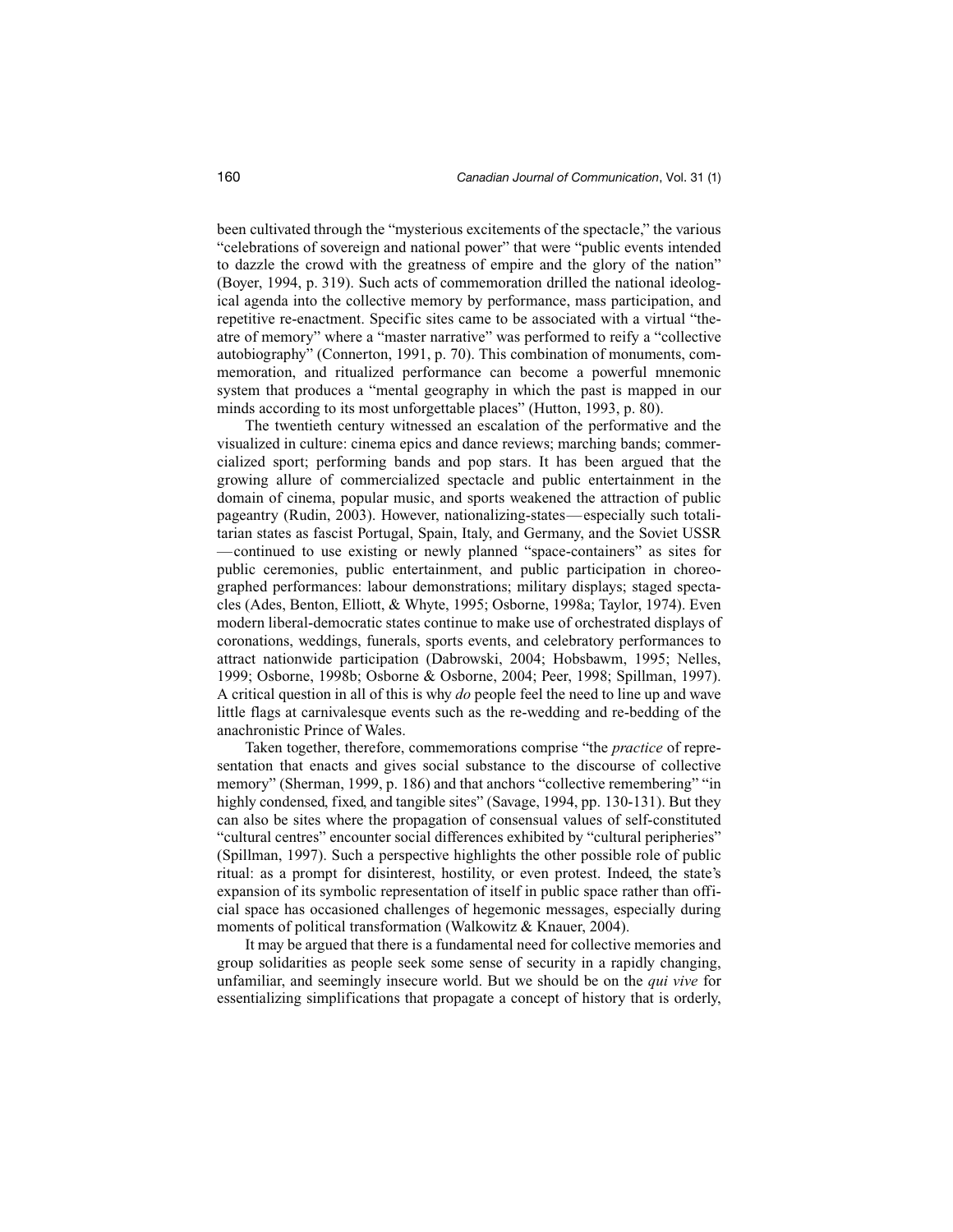rational, and progressive in the face of lived experience that is often more random and incoherent (Sider & Smith, 1997). This is a critical challenge to a traditional heroic iconography and allegorical symbolism of triumphalist national chronicles that serve hegemonic forces of control. No longer can the nationalizing-state seek cohesion through an ascribed list of dates, places, and heroes. Mobility, globalization, and a worldwide set of cultural loyalties have eroded essentialist nationalisms in favour of negotiating different concepts of the nation (Duara, 1995). Rather than being fixed in mythic narratives, sacred sites, monuments, and commemorations, the national landscape will be an ever-shifting kaleidoscope of evolving discourses of identity. But even the shifting images of kaleidoscopes are contained within a framework and constructed by reflections. Given a worldwide "disturbed state of mind on the threshold to the third millenium" (Michalski, 1998, p. 210), we will have to have the wit to re-imagine the standard mechanisms of social solidarity and seek out others that might be more appropriate for a diverse polity.

To this end, some nationalizing-states are coming to grips with their "shadows" and "ghosts" (Aldrich, 2005; Foote, 1997; Hodgkin & Radstone, 2003; Neal, 1998; Niven, 2002; Till, 2005). Indeed, it could be argued that civic-liberal nations such as Canada that take pride in their inclusive constitutional citizenship should be able to demonstrate their present and future moral imperatives by confronting past failures and the "shadow ground" of negative memories.

# **The dollars and sense of place**

All this being said, in recent years, forces other than state-generated nationbuilding have been valorizing symbolic times and places. Millions of Canadians have encountered messages regarding Canada and Canadianness through several non-governmental initiatives: CRB Heritage Foundation's *Heritage Minutes, Heritage Magazine,* and Heritage Fairs; the CBC's *Story of Canada* on TV and in print; the Dominion Institute and its several vehicles for Canadianization of identity; the much publicized search for the "Greatest Canadian." And then there are the beer advertisements. Two decades ago, the Upper Canada Brewing Company selected a famous C. W. Jefferys image for its *Rebellion* brand of malt beer (Osborne, 1992c). Several other companies jumped on the advertising bandwaggon with themes emphasizing Canadian landscapes and putative national attributes. Rick Salutin recently reflected on what was, perhaps, the most politically effective initiative:

Nothing belted out the new national pride like Molson's "I am Canadian" ad. I heard "Joe" do it live before a Leafs playoffs game (*sigh*) and the place exploded. It was sheer attitude; it had a mighty *will* to be a Canadian, along with zero economic or political content. Yet its raw emotional power may have affected concrete decisions like staying out of Iraq. (Salutin, 2005, p. A17)

"Raw emotional power" and marketing savvy combined to reach millions of Canadians with a message about national identity: there is a lesson there.

Similarly, the commodification of heritage and locales has been touted in the context of the economics of tourism and regional economic growth (Throsby,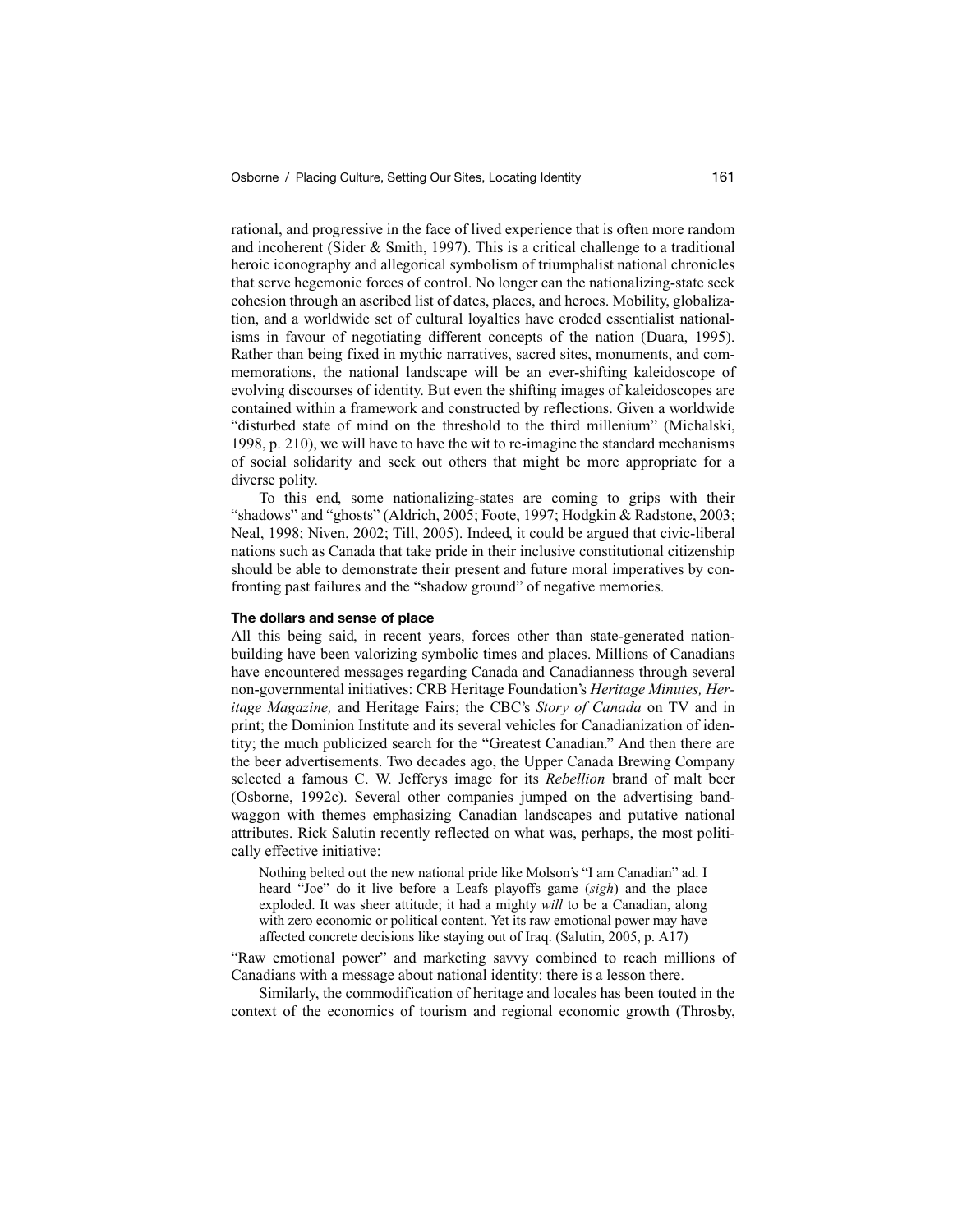2001). "It is all about "micromarketing," the "construction of increasingly differentiated consumers," and the invention of "consumer traditions" in a strategy based on the premise that "diversity sells" (Robertson 1995, p. 29). Thus, some places have constructed a tourist industry out of well-established "attraction factors": historical townscapes; aesthetics and cultural performance; marketing the picturesque and the "Other"; consuming the ambience of place. The combination of the need for new economic initiatives, nostalgia for an imagined past, and a growing demand for the consumption of entertainment has made the engagement with the past the stuff of economics (Osborne, 2002a). But there is much more to it than that.

It is also about the dissemination of culture, heritage, and identity. People in several different tourist guises are learning about Canada: tourism is also a site of identity-making, and a very effective one to boot. In Jane Jacobs' *Edge of Empire*, she discusses how places "reinvent" themselves in their development of "new tourism" as "sites in the process of becoming," sites that are "saturated with the cultural politics of transformation" and "influenced both by the global and the local" (Jacobs, 1996, p. 35). She proposes that heritage-making "is a dynamic process of creation in which a multiplicity of pasts jostle for the present purpose of being sanctified as heritage," a process whereby "identity is defined, debated and contested and where social values are challenged or reproduced" (p. 35). It would appear, therefore, that in our concern with how people are building collective identity, we need to also consider agencies operating beyond official heritagecultural policy. As Mercer puts it, there is a need to understand that "a cultural policy can also be an economic policy without necessary contradiction" (2003, p. 9)—and vice-versa!

Tourism is also contributing to that more existential question of identity: who are we? This is pertinent to the central premise of this paper, as it relates the phenomenon of cultural tourism to issues of cultural practices and identity formation at various scales. At the community level, the form and scale of a tourist strategy must be considered in light of its transformative effects on the host community. At the national level, the way in which we package ourselves for others might also be a process of self-conscious self-definition. The processes targeting exogenous visitors also work on domestic travellers, as well as on the local communities acting out these scripted performances or displays of identity. That is, while aimed at external markets, there are good reasons to suggest that there might also be a reflective gaze that contributes to internal identity construction. For Pretes, "shared identity is an official goal of countries comprised of many different immigrant cultures," and it follows that a "hegemonic discourse of nationalism may manifest itself in tourism sights, both public and private, encouraging tourists to embrace national goals" (2003, pp. 125-126). That is, economics aside, tourism also plays a role in the construction and complication of identity. Just as nationalizing-states have "invented traditions," so modern tourist destinations have had to invent heritage or "storied places": theme parks, ghost tours, romanticized murals, and "historical" re-enactments and displays have all been developed to sell places.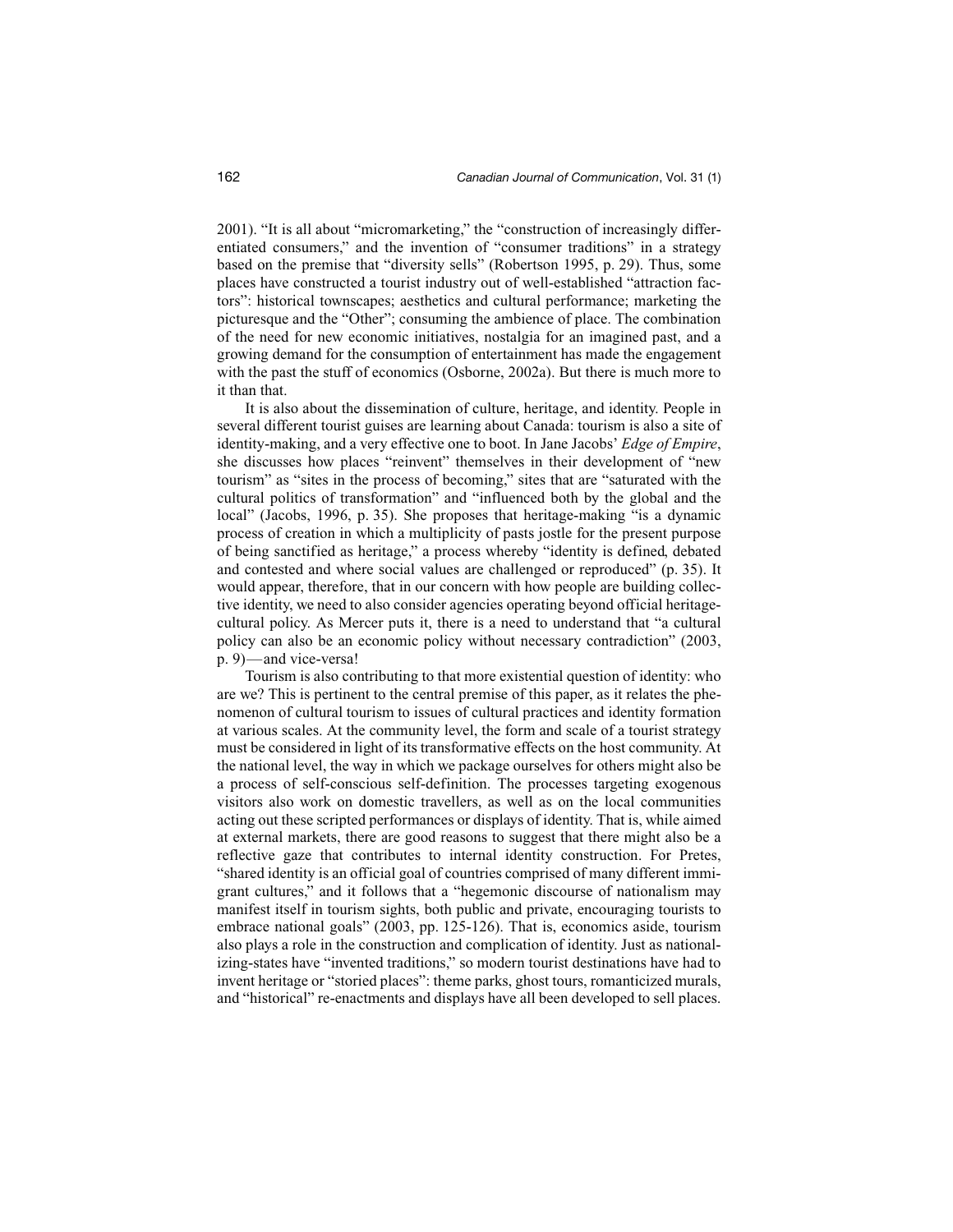And by marketing them successfully, tourist agencies are disseminating—often uncritically—messages about place, heritage, and culture to large numbers of people.

That is, rather than globalization producing sameness, the local is the key site for "place-marketeers" to gain advantage in an international competitive environment. From this perspective, the *global* and the *local* are intertwined and mutually constituted; global processes influence local actions and prompt reactions. Local coalitions of financial and political actors are assuming a lot more power to regulate their local economies, and they are setting objectives that are place-specific and maximize unique histories and assets of local places. However, there is also a cultural dimension to this. Moving from the pragmatic to the metaphysical, "glocalization" is not only the "compression of the world as a whole" and the "linking of localities," it also relates to the "invention" of the local: "something like an 'ideology of home' which has in fact come into being partly in response to the constant repetition and global diffusion of the claim that we now live in a condition of homelessness or rootlessness" (Robertson, 1995, p. 35). Obviously, there are ramifications for the project of nation-state construction here.

But other trends in tourism are posing problems for traditional constructs of nation, citizenship, and bounded identities. Diasporas and new tourism are challenging "the hegemonic position of the nation-state in global society through their cross-border relations and mobilities" (Coles & Timothy, 2004, p. xi). Many modern nation-states are amalgamations of "hyphenated communities" generated by historical and ongoing diasporas (Soja, 1996). Certainly this is true of Canada. Continued connections of diasporic communities with their origin-cultures, and loyalty to them, raise questions of citizenship and pose the possibility of transnationalism (Delanty, 2000; Faist, 2000; Papastergiadis, 2000; Portes*,* Guarnizo, & Landholt*,* 1999; Vertovec, 1999). Transnationalism may be defined as "the flow of people, ideas, goods and capital across national territories in a way that undermines nationality and nationalism" as categories of identification, economic organization, and political constitution (Braziel & Mannur, 2003, p. 8). That is, because of globalization and transnationalism, old models of nation-states are compelled to function in a new world of global connections, loyalties, and identities (Pearson, 2002). Diasporic tourism or "migration-circulation" may be a mechanism by which the traditional nation-state, with its grounded/rooted concepts of citizenship, becomes de-territorialized (Levitt & de la Dehesa, 2003). In these "pluri-local" or "hetero-local" locations (Zelinsky, 2001), people "feel connected with one another across geopolitical boundaries and sometimes vast distances by imagined and/or tangible common bonds" (Coles & Timothy, 2004, p. 11). That is, modern nation-states with disporic populations need to be aware of the growing reality of transnational social spaces, transnational communities, and transnational identities: a de-territorialized sense of belonging.

## **Conclusion: Charting new courses, seeking new routes**

Given the power of place in identity formation, it is not surprising that attempts have been made to direct and choreograph the process. Managing and trans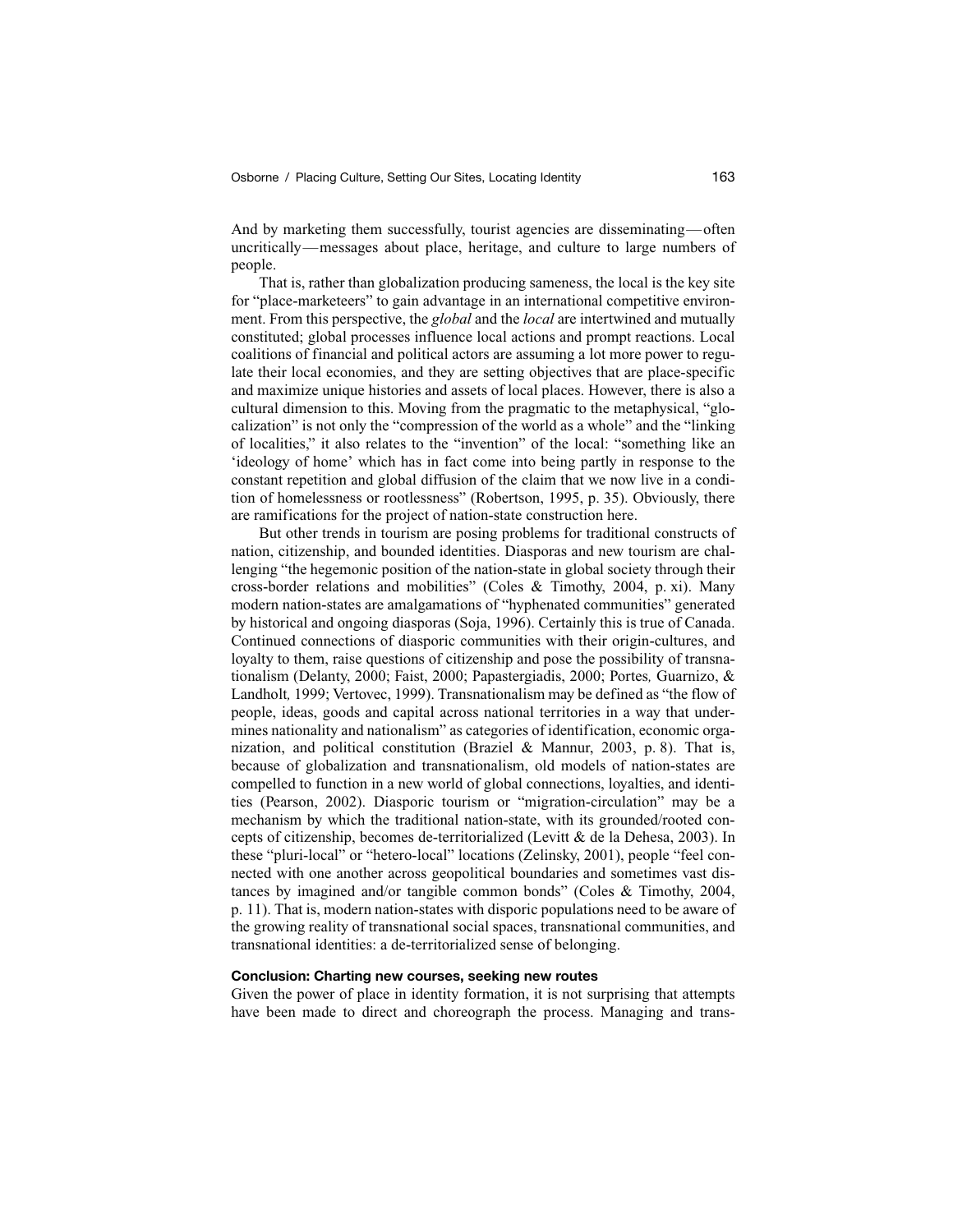forming the mundane into the national imagination is what much cultural policy is about and, in Canada, as in other nationalizing-states, art has been incorporated into political manifestos, as "the manuscript, the score and the canvas became an act as much of provocation as of aspiration" in an "aestheticization of politics" (Eksteins, 2004, p. 11).

#### **New metaphors**

Indeed, in Canada, for some it was more a politicization of aesthetics. The opponents to the "beaver and pine" school have bruited abroad their preference for a more cosmopolitan canon in several provocative tomes: back to the nativist pine again! (Fitzgerald, 1995; Henighan, 2002; Marchand, 1997; Rigelhof, 2000; Solway, 2004). For the cultural nationalists, the central issue was resistance to the forces of British imperialism (initially), Americanization (subsequently), and globalization (latterly) by an overt celebration of the Canadian context. For the opponents to this nativist project, the answer has been to engage in the greater world of literature and engage its critical standards and concerns.

Others go even further than aesthetics and reject the implicit xenophobia of the iconic landscapes of the "lone pine" and the Canadian Shield, as well as other "nativist" tropes of identity grounded in a metanarrative of Euro-Canadian conquest, transformation, and "progress" (Mackey, 1999; Manning, 2003). These are thought to be inappropriate for a pluralistic and globalizing Canada, and we have to look elsewhere for unifying discourses. Joanne Sharp, in her study of "post" nationality, argues that "[g]reater mobility of cultural forms through media, international commerce, and personal travel, undermine identities tied to the territorial nation-state" (Sharp, 1994, p. 71). In a similar vein, Rob Shields has argued for an "alternative geography" emerging from the margins that will challenge the centre to reveal "a cartography of fractures which emphasizes the relations between differently valorized sites and spaces sutured together under masks of unity such as the nation-state" (Shields, 1991, p. 278).

Perhaps this is where Canada is best defined: on its edges. This bringing of margins and edges into the centre of our discussion is appropriate in a globalizing and cosmopolitan world where hybridity is increasingly diagnostic of a society with attachments to multiple places. The monolithic metanarratives have lost their power in this fluid age of multicultural cosmopolitanism. Boundaries have lost their power of limiting state territory and the national imaginary: we are living in "delocalized transnations" (Leach, 1999. p. 164). Certainly, the standard tropes of traditional nationalisms call for centralist initiatives away from borders and edges because it is considered by some that this is where "the world's pimps and con artists congregate the most and where the market forces are most Darwinian, most virulent, and most subversive to the making of any kind of decent, collective life" (Leach, 1999, pp. 176-177). Further, as Morales points out, borders mark limits of security: "To confront a border and, more so, to cross a border presumes great risk. In general people fear and are afraid to cross borders" (Morales, 1996, p. 23).

Thus, while the xenophobic Canadian Shield may have been appropriate for a monolithic Canada, it cannot accommodate the needs of a pluralistic and global-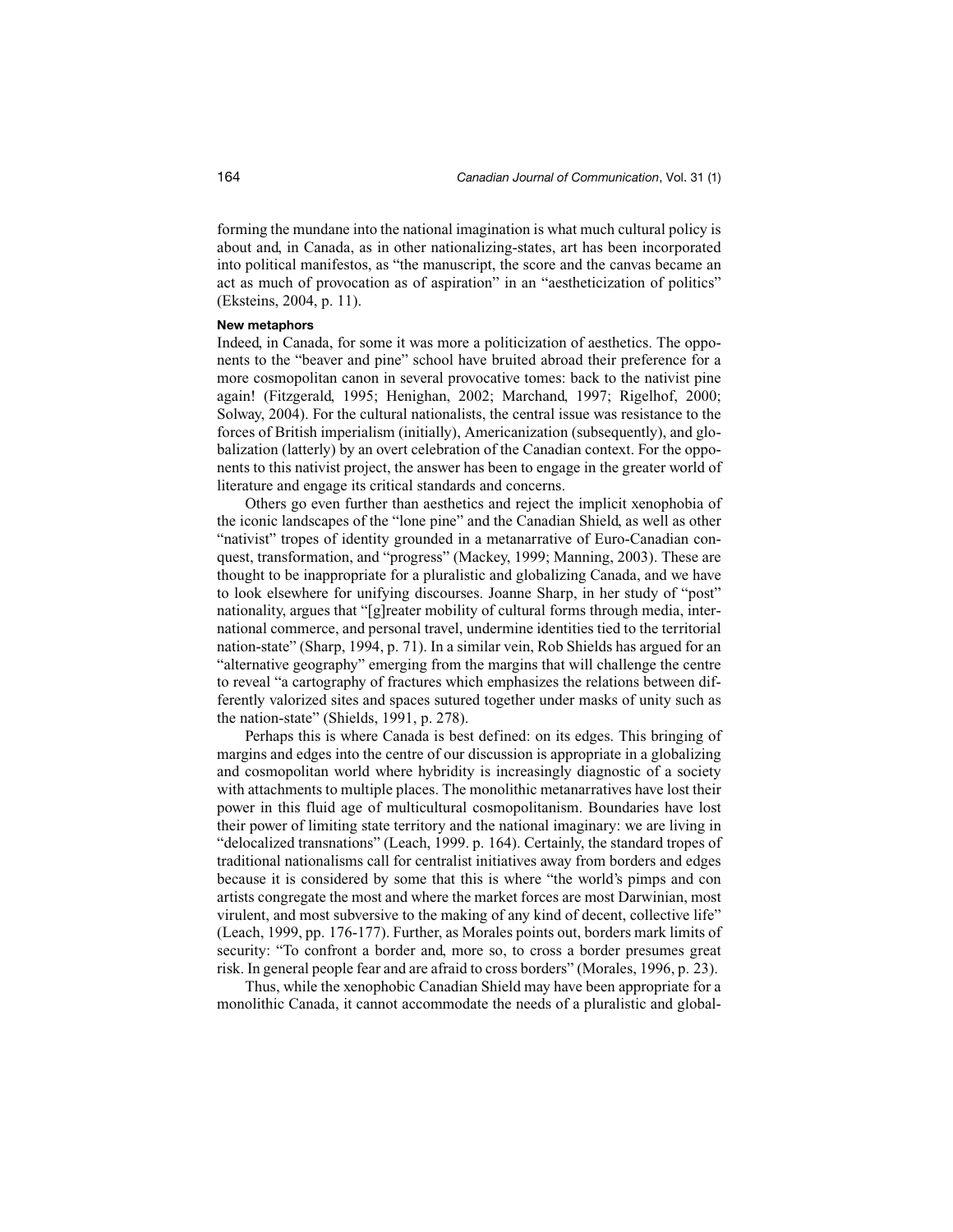izing Canada. That is, a Canada in which cosmopolitanism is embraced, romantic nationalisms rejected, and the complexities of hybridity engaged. To this end, Bakhtin challenges the centrist assertions of cultural integrity and argues that borders have a profound definitional role: "Every cultural act lives essentially on the boundaries: in this is its seriousness and significance; abstracted from boundaries it loses its soil, it becomes empty, arrogant, it degenerates and dies (quoted in Morson & Emerson, 1990, p. 51).

So I have redefined my geographies of identity. I have shifted from the focus of soil, territory, and place to that of the displaced, the diasporic, the hybrid, and the border: from the fixed pine to the quintessentially mobile goose. People transgress borders in "heterotopias," places where "people may transform a social order by interweaving fragments of established orders to make heterogeneous ones" (Kelleher, 2003, p. 17). It is only nationalizing-states that require solid centres and well-defined borders to ensure coherence reinforced by fictive official narratives of inclusion and exclusion.

Thus, perhaps, Niagara's time has come. I am sympathetic to its place-message. It was struck off Canada's list of potential WHO "Heritage Sites" in 2004 because its utilitarian dams, populist tourist sites, and crass commercialism "polluted" its claim. It is certainly not Victoria Falls! But is not this transformation of the pristine into the utilitarian the essence of Canada? And is not the Niagara frontier a symbol of our long-standing identity-angst regarding the United States? And as for the commercialized popular culture, is that not what Canadians and others appear to want? Perhaps it is at Niagara that we find the essence of Canada in the twenty-first century. It could move to the centre of our imagination as a synecdoche of contemporary society with all of its fractures and frictions: elite and popular culture; the sacred and profane; the imagined and the utilitarian; the expectations and the disappointments.

#### **Multiple identities**

Given the current trend of immigration, with over 50% of the population of major urban centres comprising a "visible majority," Canada has to come to grips with the further development of diverse local identities, often with profound transnational linkages. For Charles Taylor, we have to live with "multiplicities of identity" and achieve a "common understanding" by recognizing that "our being *together* is important to us, that it enriches us, that it is something we all cherish" (1998, p. 341). His basic assumption is that "we cannot all share the same historical identity" and that we must "accept and work with a plurality of historical identities": that is, develop "viable multinational societies" in which the citizens' "common identity" recognizes the need to preserve all "historical identities with their differences intact" (Taylor, 1998, p. 341). Taylor's Canadian model of civil nationalism is based on an adherence to liberal-democratic principles. It endorses a rational assessment of rights and obligations and has an emotional commitment to the iconic power of the *idea* of what the nationalizing-state stands for.

Taylor's "deep diversity" is similar to Will Kymlicka's call for a deep "cultural pluralism" that arises from "a recognition of the diversity of the histories and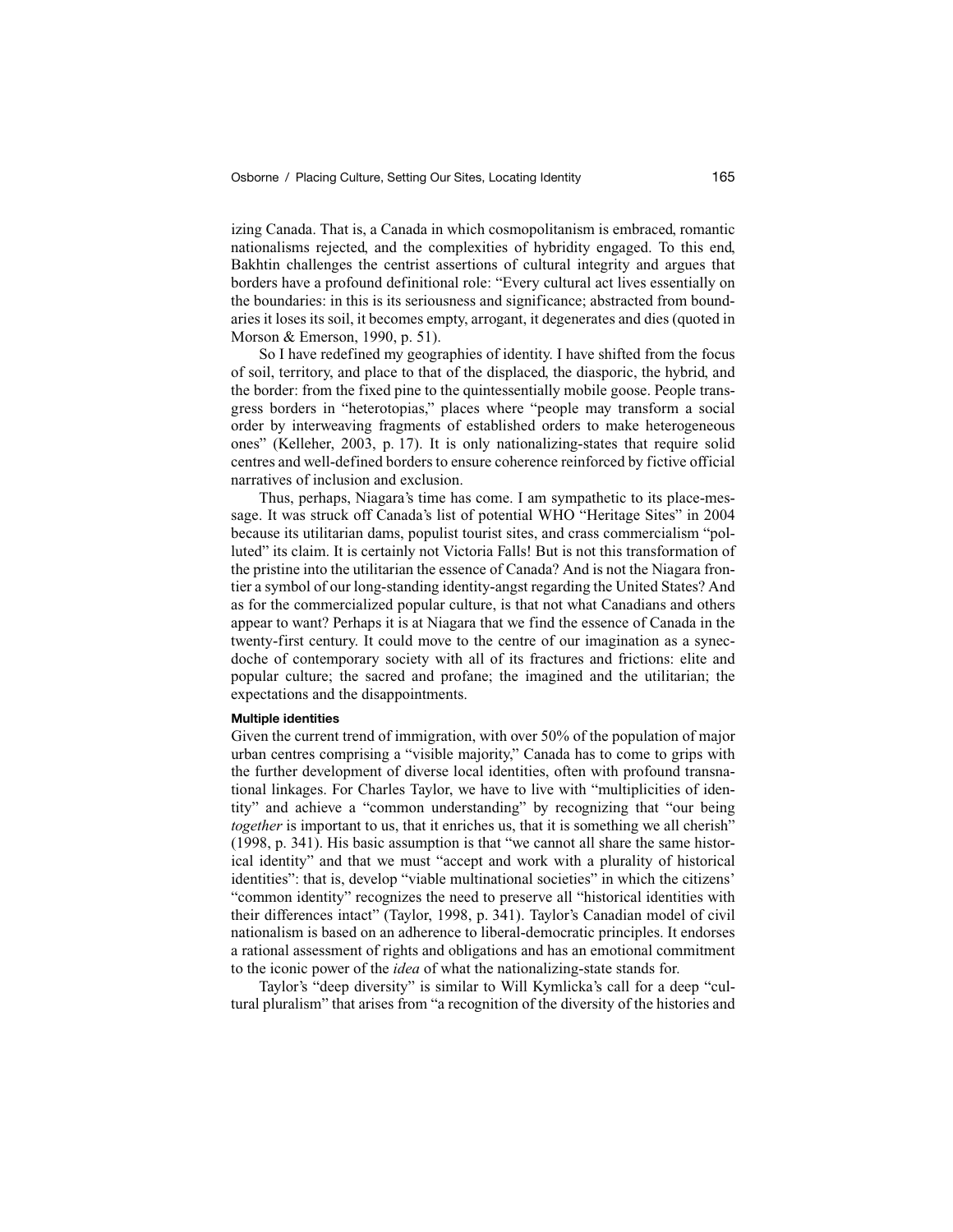backgrounds we come from" (Kymlicka, 2000, p. A14; see also 1994, 1995). Further, Canadian citizenship is based on the values of freedom, equality, democracy, and human rights, and the twenty-first century requires "new models of citizenship that uphold universal values of democracy and human rights, while simultaneously respecting the various languages, cultures, and identities that exist in Canada" (Kymlicka, 2000, p. A15). Similarly, in his advocacy of "civic cosmopolitanism" in his impressive study, *Citizenship in a Global Age*, Delanty addresses the essential problem: "the encounter between cosmopolitanism and globalization, the clash between the civic politics of autonomy and the ruthless forces of fragmentation (2000, p. 6). Such cosmopolitan linkages are transforming the nation-state into a "moral anachronism" and demanding "global communities" and "a more moral cosmopolitan moral consciousness" (Poole, 1999, p. 154).

While some might reject his opening assumption, most would welcome a world where people have a concern for all humankind and celebrate diversity (Poole, 1999, p. 162). This is the central premise of "cosmopolitanism" as an antidote for competing universalisms: "Cosmopolitans think that there are many values worth living by and that you cannot live by all of them. So we hope and expect that different people and different societies will embody different values" (Appiah, 2006a, p. 36). Salman Rushdie goes even further and celebrates

. . . hybridity, impurity, intermingling, the transformation that comes of new and unexpected combinations of human beings, cultures, ideas, politics, movies, songs. It rejoices in mogrelisation and fears the absolutism of the Pure. Mélange, hotch-potch, a bit, a bit of this, and bit of that is how newness enters the world. (quoted in Appiah, 2006b, p. 52)

Further, such a sensitivity to different social, political, and cultural contexts need not diminish a person's primary attachment to a dominant social, political, and cultural milieu. Indeed, "[c]osmopolitanism is the hard won and difficult to sustain virtue of living with and sustaining diversity. It is perhaps the primary virtue necessary if some semblance of communal social life is to be maintained in the late modern world" (Poole, 1999, pp. 162-163). Interestingly, in a footnote riff on this theme, Poole relates it to the Scottish Enlightenment's privileging of "civility" as the virtue of appreciating differences: perhaps "politesse" and civility would be fine virtues to nurture in Canada! And this can only be attained in a state committed to a civic nationalism that is devoted to the liberal-democratic principles embedded in Habermas' "constitutional patriotism" (1995).

But perhaps the model for Canada in the twenty-first century should go further and embrace Appadurai's argument for "a heterogeneity of *overlapping* forms of governance and attachment" and an abandonment of "the idea that space, cultural identity, and distributive politics need to be contained in formally equal, spatially distinct, and isomorphic envelopes, the design of which undergirds the architecture of the modern state" (Appadurai, 1998, p. 448). Of course, this argument leads to a re-writing, re-reading, and even destruction of symbolically loaded national imaginaries and putative essentializing unities. That is, the crisis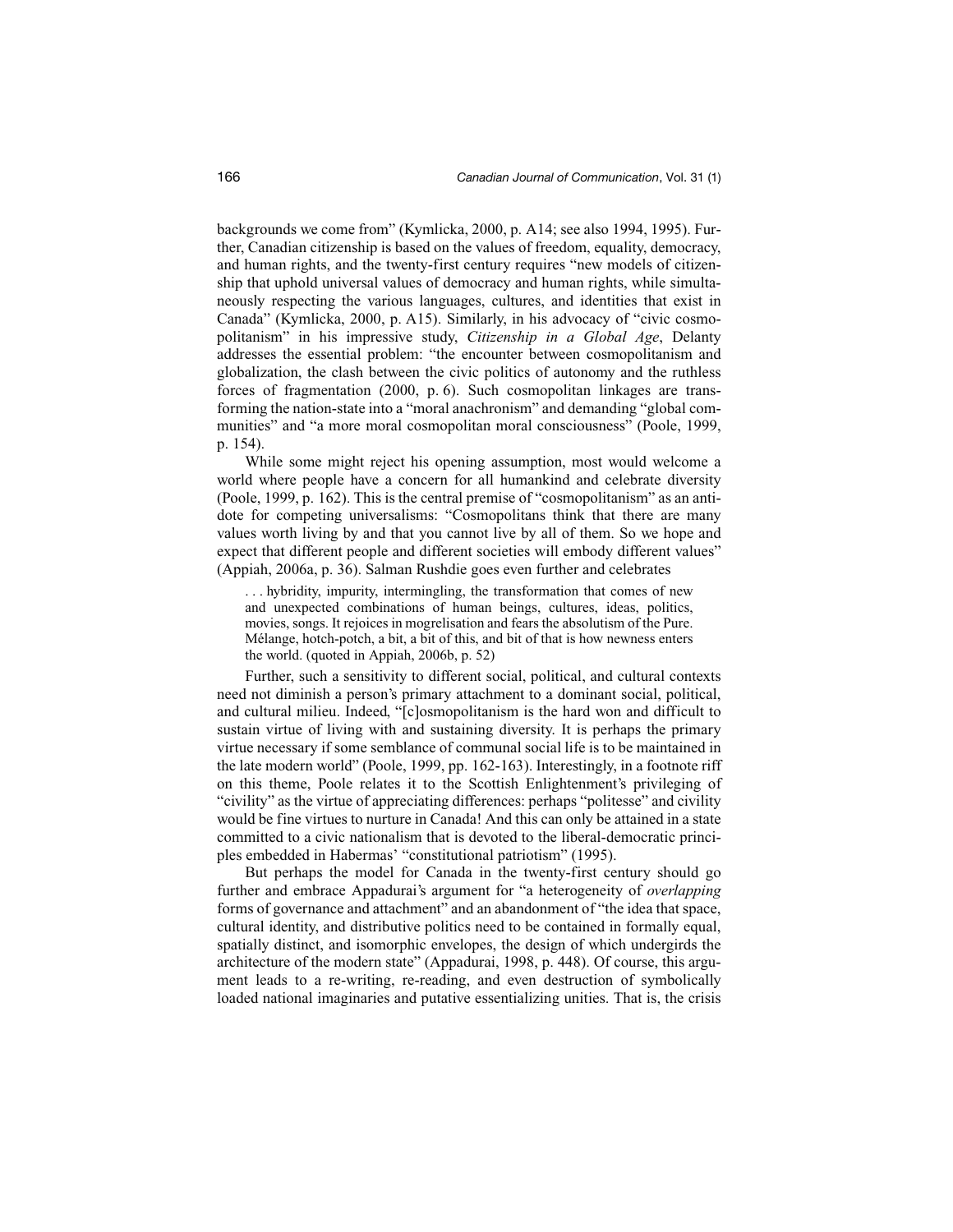for modern nation-statism is not simply ethnic or cultural pluralism, but "the tension between diasporic pluralism and territorial stability" (Appadurai, 1996, p. 57).

However, the problem of building a hegemonic national identity in nationstates where there are ethnic, cultural, and religious fractions is that "dynamic 'spatialities' often run across, 'below' or 'above' the putative, flat and stable 'national homeland'" (Yiftachel & Hague, 2002, p. 168). Certainly, this is the model being pursued by the European Union and Carlo Gamberale has argued that if a European collective-identity "is to be achieved it must be by the reification of European citizenship through the quotidian exercise of civil, political, and social rights" (1997, pp. 37-59). And of course, those rights are underwritten by Habermas' "constitutional citizenship" (1995, 1998). It also speaks to a social cohesion in a Canada of shared values and equal opportunity, based on "a sense of trust, hope and reciprocity among all Canadians" (Jenson, 1998; see also Vertovec, 1999, n.p.).

As members of what has been called the "first postmodern state," Canadians must seek new shared values that are substitutes for the former "conventional commonalities of ethnicity and history" (Gwyn, 1995, pp. 254-255). What are needed are initiatives that bind us together in a polity that is sensitive to difference while still pursuing commonly agreed upon goals and national priorities in a liberal-democratic polity bound together by a constitutional patriotism that embraces the promises of a cosmopolitan pluralism. This done, perhaps the container of Canadianness—the nationalizing-state—may be sustained as a coherent source of cultural leadership. Perhaps it will work, if the branches of the patriotic pine provide shade for the diasporic goose!

#### **Notes**

- 1. A longer version of this paper, Placing culture, setting our sites, locating identity: From native pines to subversive dahlias!, was prepared for the Strategic Research and Analysis Directorate, Department of Canadian Heritage, in conjunction with the Initiative to Study the Social Effects of Culture (ISSEC), 1 April 2005, which addressed issues of the branding and marketing of place. They will be the subject of another paper.
- 2. Much of what follows is derived from some thirty years or more of thinking about the articulation of place-identities in art and literature, the development of symbolic landscapes as a process of identity formation, and the deliberate intervention by the state in ideologically charged placemaking. I trust that there is evidence of synthesis and even a degree of synergy as I grapple with the complexity of multigrounded, transnational, hybrid Canadian identities.

#### **References**

- Ackroyd, Peter. (2004). *Albion: The origins of the English imagination*. London, U.K.: Vintage.
- Ades, Dawn, Benton, Tim, Elliott, David, & Whyte, Iain Boyd. (1995). *Art and power: Europe under the dictators, 1930-45*. London, U.K.: Thames and Hudson.
- Agulhon, Maurice. (1978). La «statuomanie» et l'histoire. *Ethnologie française, 8*, 145-172. Aldrich, Robert. (2005). *Vestiges of colonial empire in France: Monuments, museums and*
	- *colonial memories*. Basingstoke, U.K.: Palgrave Macmillan.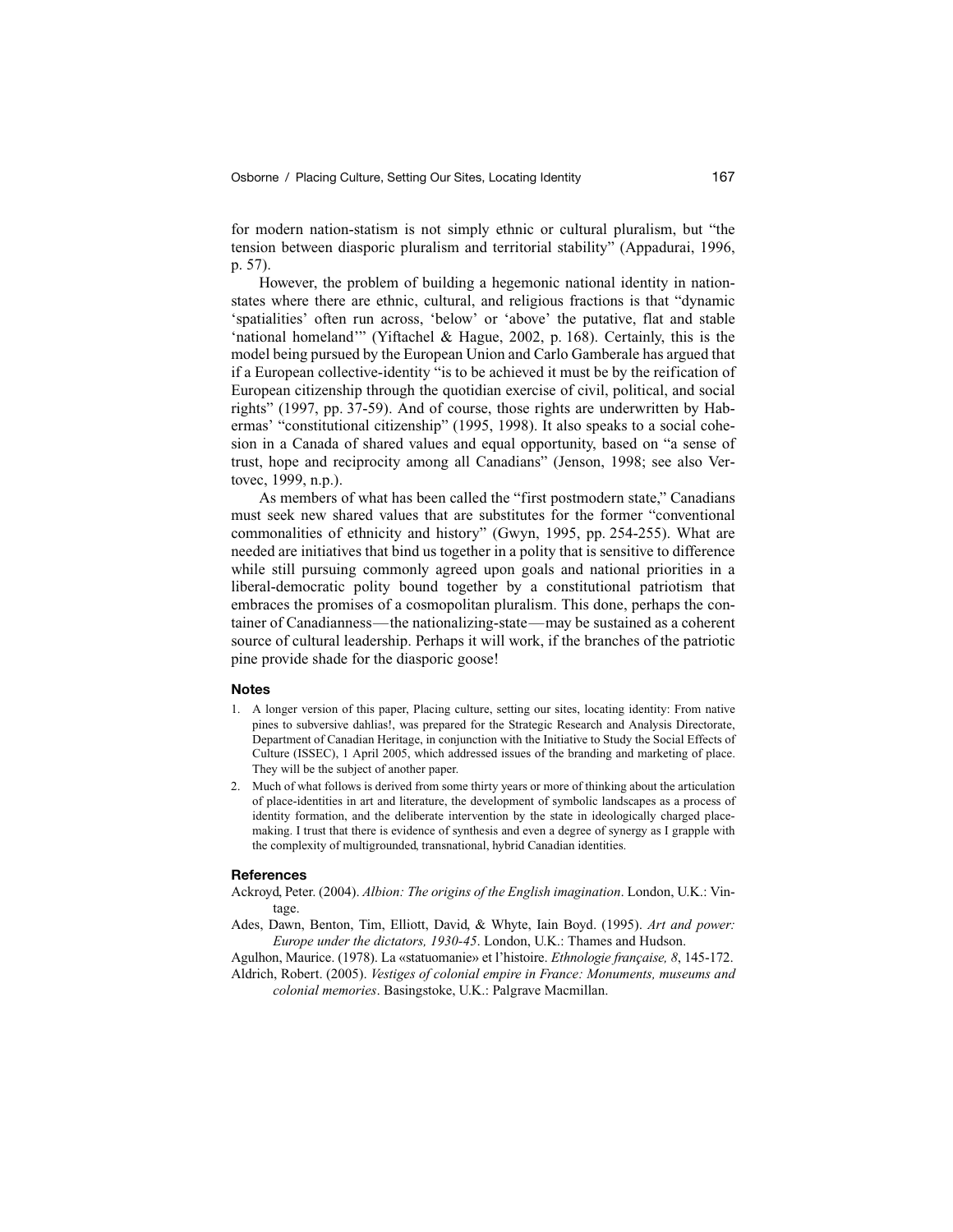- Anderson, Benedict. (1991). *Imagined communities*. London, U.K.: Verso. (Originally published in 1983)
- Appadurai, Arjun. (1996). Sovereignty without territoriality: Notes for a post-national geography. In P. Yaeger (Ed.), *The geography of identity* (pp. 40-58). Ann Arbor, MI: University of Michigan Press.
- Appadurai, Arjun. (1998). Full attachment. *Public Culture, 10*(2), 443-449.
- Appiah, Kwame Anthony. (2006a). *Cosmopolitanism: Ethics in a world of strangers*. New York, NY: W. W. Norton.
- Appiah, Kwame Anthony. (2006b, January). The Case for Contamination. *The New York Times Magazine, 1*, 30-52.
- Bakhtin, Mikhail M. (1981). Forms of time and of the chronotope in the novel: Notes towards a historical poetics. In M. Holquist (Ed.), *The dialogic imagination*, (pp. 84-258). Austin, TX: University of Texas Press.
- Ball, Mieke, Crewe, Jonathan, & Spitzer, Leo. (Eds.). (1999). *Acts of memory: Cultural recall in the present*. Hanover, NH and London, U.K.: University Press of New England.
- Basso, Keith H. (1996). *Wisdom sits in places: Language and landscape among the Western Apache*. Austin, TX: University of Texas Press.
- Ben-Amos, D., & Weissberg, Liliane. (1999). *Cultural memory and the construction of identity*. Detroit, MI: Wayne State University Press.
- Bender, Barbara. (1993). *Landscape: Politics and perspectives*. Oxford, U.K.: Berg.
- Berend, Ivan T. (2003). History *derailed: Central and Eastern Europe in the long century*. Berkeley, CA: University of California Press.
- Bhabha, Homi K. (1990). *Nation and narration*. London, U.K.: Routledge.
- Bodnar, John. (1992). *Remaking America: Public memory, commemoration, and patriotism in the twentieth century*. Princeton, NJ: Princeton University Press.
- Boime, Albert. (1998). *The unveiling of the national icons: A plea for patriotic iconoclasm in a nationalist era*. Cambridge, U.K.: Cambridge University Press.
- Boyer, Christine M. (1994). *The city of collective memory: Its historical imagery and architectural entertainments*. Cambridge, MA: MIT Press.
- Braziel, J.E., & Mannur, A. (Eds.). (2003). *Theorizing diaspora: A reader*. Malden, MA: Blackwell Publishing.
- Casey, Edward S. (1987). *Remembering: A phenomenological study*. Bloomington, IN, and Indianapolis, IN: Indiana University Press.
- Casey, Edward S. (1996). How to get from space to place in a fairly short stretch of time: Phenomenological prolegomena. In S. Feld & K. H. Basso (Eds.), *Senses of place*, (pp. 13-52). Sante Fe, NM: School of American Research Press.
- Coles, Tim, & Timothy, Dallen J. (Eds.). (2004). *Tourism, diasporas and space*. London, U.K.: Routledge.
- Connerton, Paul. (1989). *How societies remember*. Cambridge, U.K.: Cambridge University Press.
- Cosgrove, Denis. (1988). *Symbolic formation and symbolic landscape*. Madison, WI: University of Wisconsin Press. (Originally published in 1984)
- Cosgrove, Denis, & Daniels, Stephen. (Eds.). (1988). *The iconography of landscape: Essays on the symbolic representation, design, and use of past environments*. Cambridge, U.K.: Cambridge University Press.
- Courchene, Thomas. (1995). Glocalization: The regional/international interface. *Canadian Journal of Regional Science, 18*(1), 1-20.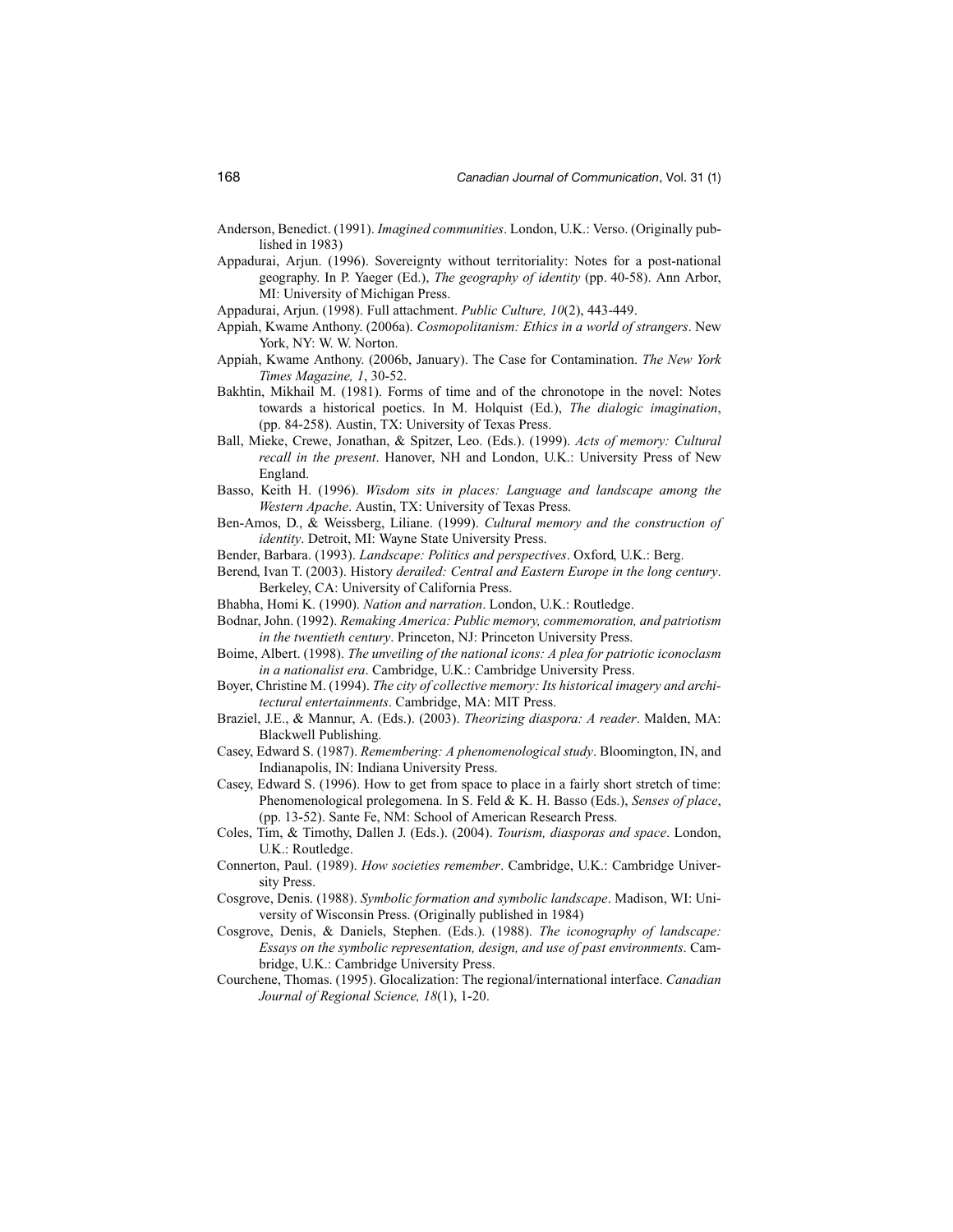- Dabrowski, Patrice M. (2004). *Commemorations and the shaping of modern Poland*. Bloomington, IN: Indiana State Press.
- Daniels, Stephen. (1993). *Fields of vision: Landscape imagery and national identity in England and the United States*. Princeton, NJ: Princeton University Press.
- de Certeau, M. (1984). *The practice of everyday life.* Berkeley, CA: California University Press.
- Delanty, Gerard. (2000). *Citizenship in a global age: Society, culture, politics*. Buckingham, U.K.: Open University Press.
- Duara, Prasenjit. (1995). *Rescuing history from the nation*. Chicago, IL: University of Chicago Press.
- Eagleton, Terry, Jameson, Frederic, & Said, Edward. (1990). *Nationalism, colonialism, and literature*. Minneapolis, MN: University of Minnesota Press.
- Eksteins, Modris. (2004, July/August). Living better through literature: Can novels paint a portrait of good citizenship? *Literary Review of Canada*, 11-12.
- Eliade, Mircea. (1987). *The sacred and the profane: The nature of religion* (W. R. Trask, Trans.). San Diego, CA: Harcourt Brace. (Originally published in 1957)
- Faist, Thomas. (2000). Transnationalism in international migration: Implications for the study of citizenship and culture. *Ethnic and Racial Studies, 23*(2), 189-222.
- Featherstone, Mike, Lash, Scott, & Robertson, Roland. (Eds.). (1995). *Global modernities*. London, U.K.: Sage Publications.
- Fitzgerald, Judith. (1995, December). McLuhan, not Atwood! *Books in Canada*, 3-5.
- Foote, Kenneth E. (1997). *Shadowed ground: America's landscapes of violence and tragedy*. Austin, TX: University of Texas Press.
- Friedman, Susan S. (1998). *Mappings: Feminism and the cultural geographies of encounter*. Princeton, NJ: Princeton University Press.
- Gamberale, Carlo. (1997). European citizenship and political identity. *Space and Polity, 1*(1), 37-59.
- Gillis, John R. (1994). *Commemorations: The politics of national identity*. Princeton, NJ: Princeton University Press.
- Gordon, David L. A., & Osborne, Brian S. (2005). Constructing national identity in Canada's capital, 1900-2000: Confederation square and the National War Memorial. *Journal of Historical Geography, 30*(4) 618-641.
- Gwyn, Richard. (1995). *Nationalism without walls: The unbearable lightness of being Canadian*. Toronto, ON: McClelland & Stewart.
- Habermas, Jürgen. (1995). Citizenship and national identity: Some reflections on the future of Europe. In R. Beiner (Ed.), *Theorizing citizenship*, (pp. 255-282). Albany, NY: State University of New York Press.
- Habermas, Jürgen. (1998). The European nation-state: On the past and future of sovereignty and citizenship. *Public Culture, 10*(2), 397-416.
- Hague, Cliff. (2005). Planning and place identity. In C. Hague & P. Jenkins (Eds.), *Place identity, participation and planning*, (pp. 3-17). New York, NY: Routledge.
- Halbwachs, Maurice. (1971). *La Topographie légendaire des évangiles en Terre Sainte*. Paris, France: Presses Universitaires de France. (Originally published in 1941)
- Halbwachs, Maurice. (1975). *Les cadres sociaux de la mémoire*. New York, NY: Arno Press. (Originally published in 1925)
- Halbwachs, Maurice. (1980). *The collective memory* (Francis J. Ditter, Jr. and Vida Yazdi Ditter, Trans.). New York, NY: Harper and Row. (Originally published in 1950).
- Halbwachs, Maurice. (1992). *Maurice Halbwachs on collective memory*. Lewis A. Coser (Ed.) (Trans.). Chicago: University of Chicago Press.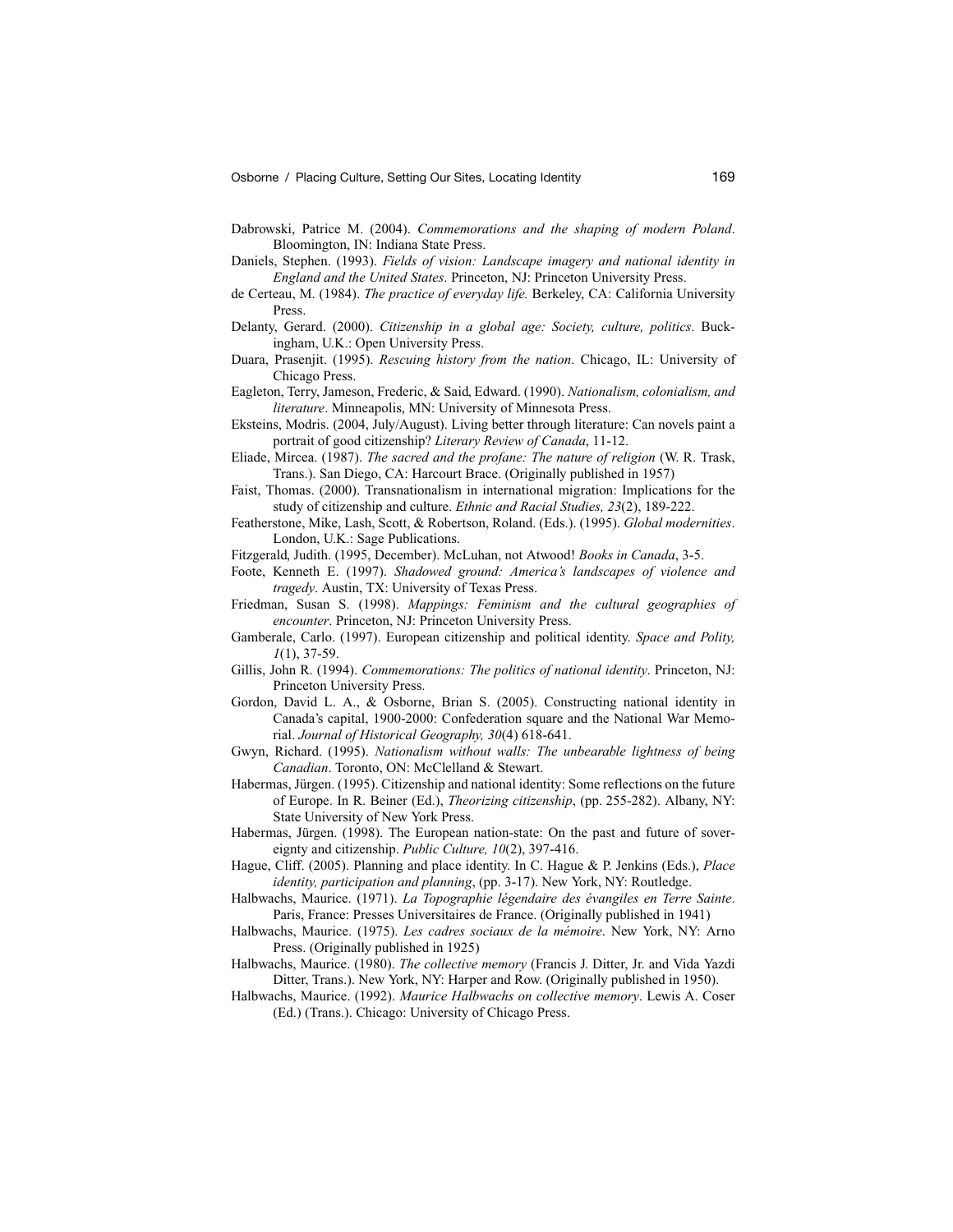- Henighan, Stephen. (2002). *When words deny the world: The reshaping of Canadian writing*. Rein, ON: Porcupine's Quill.
- Henderson, Heather, & Sharpe, William. (2003). Gerard Manley Hopkins, 1844-1889. In *The Longman anthology of British literature, Volume 2B: The Victorian Age* (p. 1677). New York, NY: Addison-Wesley Educational Publishers.
- Hobsbawm, Eric. (1995). Foreword. In D. Ades, T. Benton, D. Elliott, & I. B. Whyte (Eds.), *Art and power: Europe under the dictators, 1930-45*, (pp. 11-15). London, U.K.: Thames and Hudson.
- Hobsbawm, Eric, & Ranger, Terence. (1983). *The invention of tradition.* Cambridge, U.K.: Cambridge University Press.
- Hodgkin, Katharine, & Radstone, Susannah. (2003). *Contested pasts: The politics of memory*. London, U.K.: Routledge.
- Hutton, Patrick H. (1993). *History as an art of memory*. Hanover, NH: University of Vermont.
- Inglis, K. S. (1998). *Sacred places: War memorials in the Australian landscape*. Melbourne, Australia: Melbourne University Press.
- Jackson, J. Brinckerhoff. (1980). *Landscapes*. Amherst, MA: University of Massachusetts Press.
- Jackson, J. Brinckerhoff. (1984). *Discovering the vernacular landscape*. New Haven, CT: Yale University Press.
- Jackson, J. Brinckerhoff. (1994). *A sense of place*. New Haven, CT: Yale University Press.
- Jacobs, Jane. (1996). *Edge of empire: Postcolonialism and the city*. New York, NY: Routledge.
- Jenson, Jane. (1998). *Mapping social cohesion: The state of Canadian research* (Study No. F/03). Ottawa, ON: Canadian Policy Research Networks.
- Kasson, Joy S. (1990). *Marble queens and captives: Women in nineteenth century American sculpture*. New Haven: Yale University Press.
- Kaufmann, Eric, & Zimmer, Oliver. (1998). In search of the authentic nation: Landscape and national identity in Canada and Switzerland. *Nations and Nationalism, 4*(4), 483-510.
- Kelleher, William F. (2003). *The troubles in Ballybogoin: Memory and identity in Northern Ireland*. Ann Arbor, MI: The University of Michigan Press.
- Koepnick, Lutz. (2001). Forget Berlin. *The German Quarterly, 74*(4), 343-354.
- Koring, Paul. (1998, April). Foreign policy and the circumpolar dimension. *Canadian Foreign Policy, 6*(1), 51-59.
- Koshar, Rudy. (2000). *From monuments to traces: Artifacts of German memory, 1870- 1990*. Berkeley, CA: University of California Press.
- Kuchler, Susan. (1993). Landscape as memory: The mapping of process and its representation in a Melanesian society. In Barbara Bender (Ed.), *Landscape, politics and perspectives*, (pp. 85-106). Oxford, U.K.: Berg.
- Kunstler, James Howard. (1993). *The geography of nowhere: The rise and fall of America's man-made landscape*. New York, NY: Touchstone.
- Kymlicka, Will. (1994). *Liberalism, community, and culture*. Oxford, U.K.: Clarendon Press.
- Kymlicka, Will. (1995). *Multicultural citizenship*. Oxford, U.K.: Clarendon Press.
- Kymlicka, Will. (2000, December 27). *An ethnic stitch in time* [Op-ed commentary]. *The Globe and Mail*, p. A15.
- Laqueur, Thomas. W. (2000). Introduction: Grounds for remembering. Special issue: Grounds for remembering. *Representations*, 69, 1-8.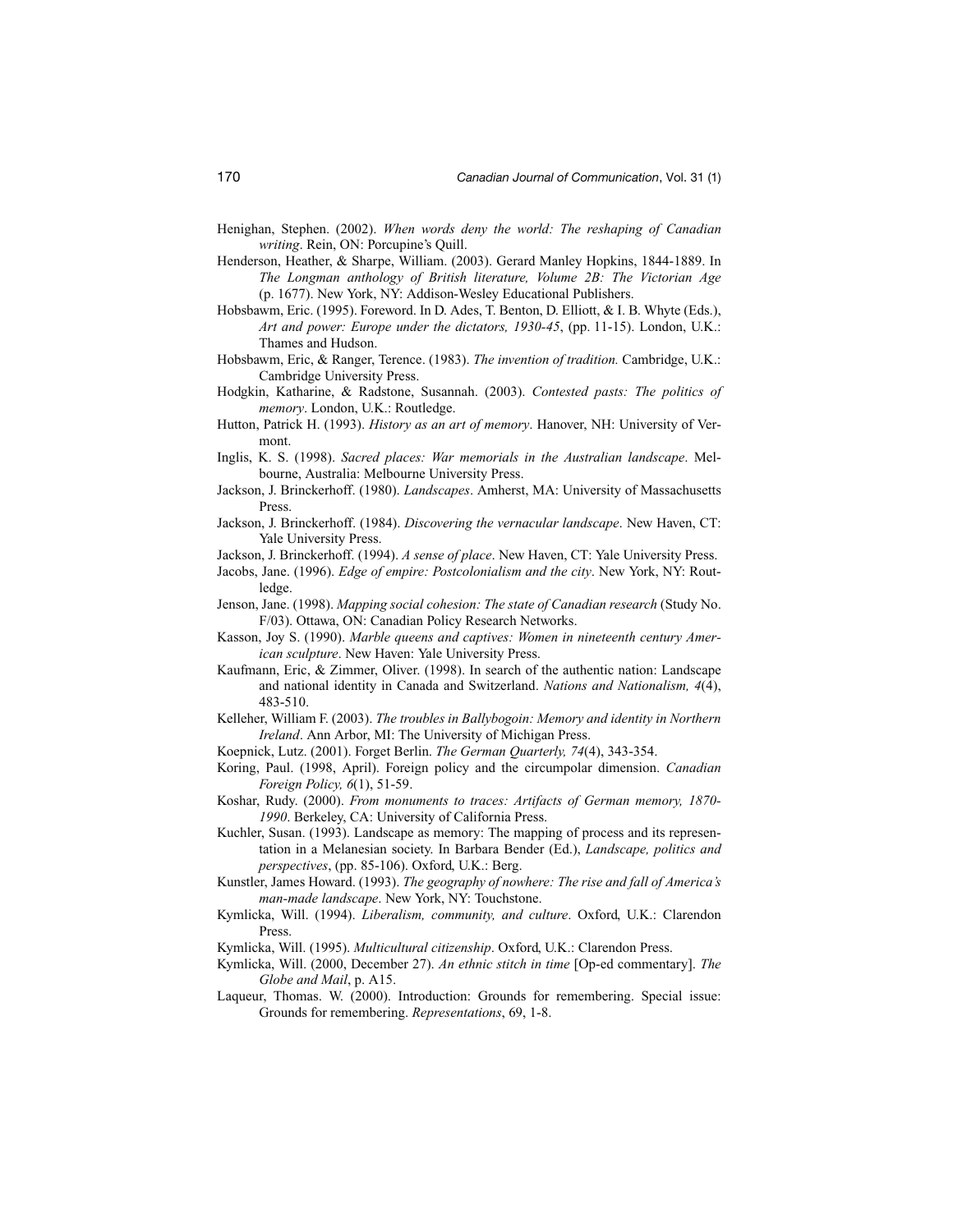- Leach, William. (1999). *Country of exiles: The destruction of place in American life*. New York, NY: Pantheon Books.
- Leith, James A. (1990). *Space and revolution: Projects for monuments, squares, and public buildings in France, 1789-1799*. Montréal, QC, and Kingston, ON: McGill-Queen's Press.
- Levinson, Sanford. (1998). *Written in stone: Public monuments in changing societies*. Durham, NC: Duke University Press.
- Levitt, Peggy, & de la Dehesa, Rafael. (2003). Transnational migration and the redefinition of the state: Variations and explanations. *Ethnic and Racial Studies, 26*(4), 587-611.
- Lippard, Lucy R. (1997). *The lure of the local: Senses of place in a multicultural society*. New York, NY: New Press.
- Lipset, Seymour Martin. (1990). *Continental divide: The values and institutions of the United States and Canada*. London, U.K.: Routledge.
- Lowenthal, David. (1985). *The past is a foreign country*. Cambridge, U.K.: Cambridge University Press.
- Lowenthal, David. (1994). European and English landscapes as national symbols. In D. Hooson (Ed.), *Geography and national identity* (pp. 15-38). Oxford, U.K.: Oxford University Press.
- Lowenthal, David. (1996). *Possessed by the past: The heritage crusade and the spoils of history*. New York, NY: The Free Press.
- Lynch, Kevin. (1960). *The image of the city*. Cambridge, MA: MIT Press.
- Lynch, Kevin. (1972). *What time is this place?* Cambridge, MA: MIT Press.
- Mackey, Eva. (1999). *The house of difference: Cultural politics and national identity in Canada*. London, U.K.: Routledge.
- Malpas, J. E. (1999). *Place and experience*. New York, NY: Cambridge University Press.
- Mann, Michael. (1993). *The sources of social power. Volume II: The rise of classes and nation-states, 1760-1914*. Cambridge, U.K.: Cambridge University Press.
- Manning, Erin. (2003). *Ephemeral territories*. Minneapolis, MN: University of Minnesota Press.
- Marchand, Phillip. (1997). *Ripostes: Reflections on Canadian literature*. Erin, ON: Porcupine's Quill.
- Martin, Angela. (1997). The practice of identity and an Irish sense of place. *Gender, Place and Culture, 4*(1), 89-114.
- Massey, Doreen. (1994). *Space, place and gender*. Cambridge, U.K.: Polity Press.
- Massey, Doreen. (1995, Spring). Places and their past. *History Workshop Journal, 39*, 182-192. Massey, Doreen. (1997). The political place of locality studies. In L. McDowell (Ed.),
- *Undoing place? A geographical reader*, (pp. 317-331). London, U.K.: Arnold. Massey, Doreen, & Jess, Pat. (Eds.). (1995). *A place in the world? Places, culture, and glo-*
- *balization*. Oxford, U.K.: Oxford University Press.
- Matless, David. (1998). *Landscapes and Englishness*. London, U.K.: Reaktion Books.
- McDowell, Linda. (Ed.). (1997). *Undoing place? A geographical reader*. London, U.K.: Arnold.
- Meinig, Donald. (Ed.). (1979). *The interpretation of ordinary landscapes: Geographical essays*. New York, NY: Oxford University Press.
- Mercer, Colin. (2003). *From indicators to governance to the mainstream: Tools for cultural policy and citizenship.* Gatineau, QC: SRA Department of Canadian Heritage.
- Michalski, Sergiusz. (1998). *Public monuments: Art in political bondage 1870-1997*. London, U.K.: Reaktion Books.
- Mitchell. W. J. T. (1994). *Landscape and power*. Chicago, IL: University of Chicago Press.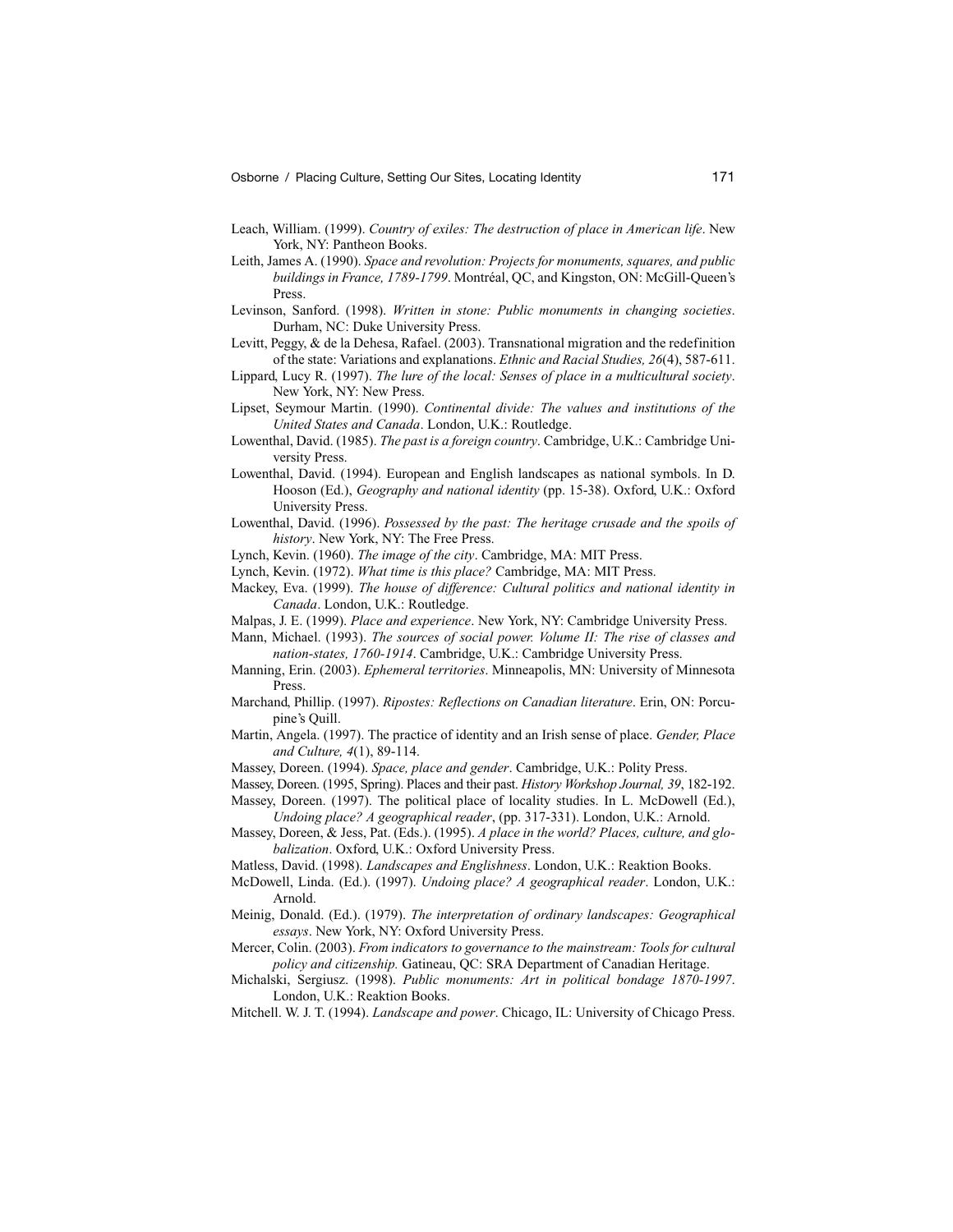- Morales, Alejandro. (1996). Dynamic identities in heterotopia. In J. A.Gurpegui (Ed.), *Alejandro Morales: Fiction past, present, future perfect.* Tempe, AZ: Bilingual Review, 86-98.
- Moriarty, Catherine. (1999). Review article: The material culture of Great War remembrance. *Journal of Contemporary History, 34*(4), 633-662.
- Morson, Gary Saul, & Emerson, Caryl. (1990). *Mikhail Bakhtin: Creation of a prosaics*. Stanford, CA: Stanford University Press.
- Mosse, George. (1994). *Confronting the nation: Jewish and Western nationalism*. Hanover, NH: University Press of New England.
- Neal, Arthur. (1998). *National trauma and collective memory: Major events in the American century*. Armonk, NY: M. E. Sharpe.
- Nelles, H. V. (1999). *The art of nation building: Pageantry and spectacle at Quebec's tercentenary*. Toronto, ON: University of Toronto Press.
- Nelson, Robert S., & Olin, Margaret. (2003). *Monuments and memory, made and unmade*. Chicago, IL: University of Chicago Press.
- Niven, Bill. (2002). *Facing the Nazi past: United Germany and the legacy of the Third Reich*. London. U.K.: Routledge.
- Nora, Pierre. (Ed.). (1996). *Realms of memory: The construction of the French past. Vol. 1: Conflicts and divisions*. New York, NY, and Chichester, U.K.: Columbia University Press.
- Nora, Pierre. (Ed.). (1997). *Realms of memory: The construction of the French past. Vol. 2: Traditions*. New York, NY, and Chichester, U.K.: Columbia University Press.
- Nora, Pierre. (Ed.). (1998). *Realms of memory: The construction of the French past. Vol. III: Symbols*. New York, NY, and Chichester, U.K.: Columbia University Press.
- Norberg-Schulz, Christian. (1980). *Genius loci: Towards a phenomenology of architecture*. London, U.K.: Academy Editions.
- North, Michael. (1990). The public as sculpture: From heavenly city to mass ornament. In W. J. T. Mitchell (Ed.), *Art and the public sphere,* (pp.9-28)*.* Chicago, IL: University of Chicago Press.
- Nuttall, Mark. (1992). *Arctic homeland: Kinship, community, and development in Northwest Greenland*. London, U.K.: Belhaven Press and Scott Polar Research Institute, University of Cambridge.
- O'Brien, Conor Cruise. (1988). *God-land: Reflections on religion and nationalism*. Cambridge, MA: University of Harvard Press.
- Osborne, Brian S. (1988). The iconography of nationhood in Canadian art. In D. Cosgrove & S. Daniels (Eds.), *The iconography of landscape: Essays on the symbolic representation, design, and use of past environments,* (pp. 162-178). Cambridge, U.K.: Cambridge University Press.
- Osborne, Brian S. (1992a). From space to place: images of nationhood. In H. J. Selwood  $\&$ J. H. Lehr (Eds.). *Reflections from the prairies: Geographical essays*, (pp. 1-13). Winnipeg: University of Winnipeg, Department of Geography.
- Osborne, Brian S. (1992b). Interpreting a nation's identity: Artists as creators of national consciousness. In A. Baker & G. Biger (Eds.), *Ideology and landscape in historical perspective: Essays on the meanings of some places in the past*, (pp. 230-254). Cambridge, U.K.: Cambridge University Press.
- Osborne, Brian S. (1992c). The kindling touch of imagination: Charles William Jefferys and Canadian identity. In G. Norcliffe & P. Simpson-Housley (Eds.), *A few acres of snow: Literary and artistic images of Canada,* (pp.28-47). Toronto, ON: Dundurn Press.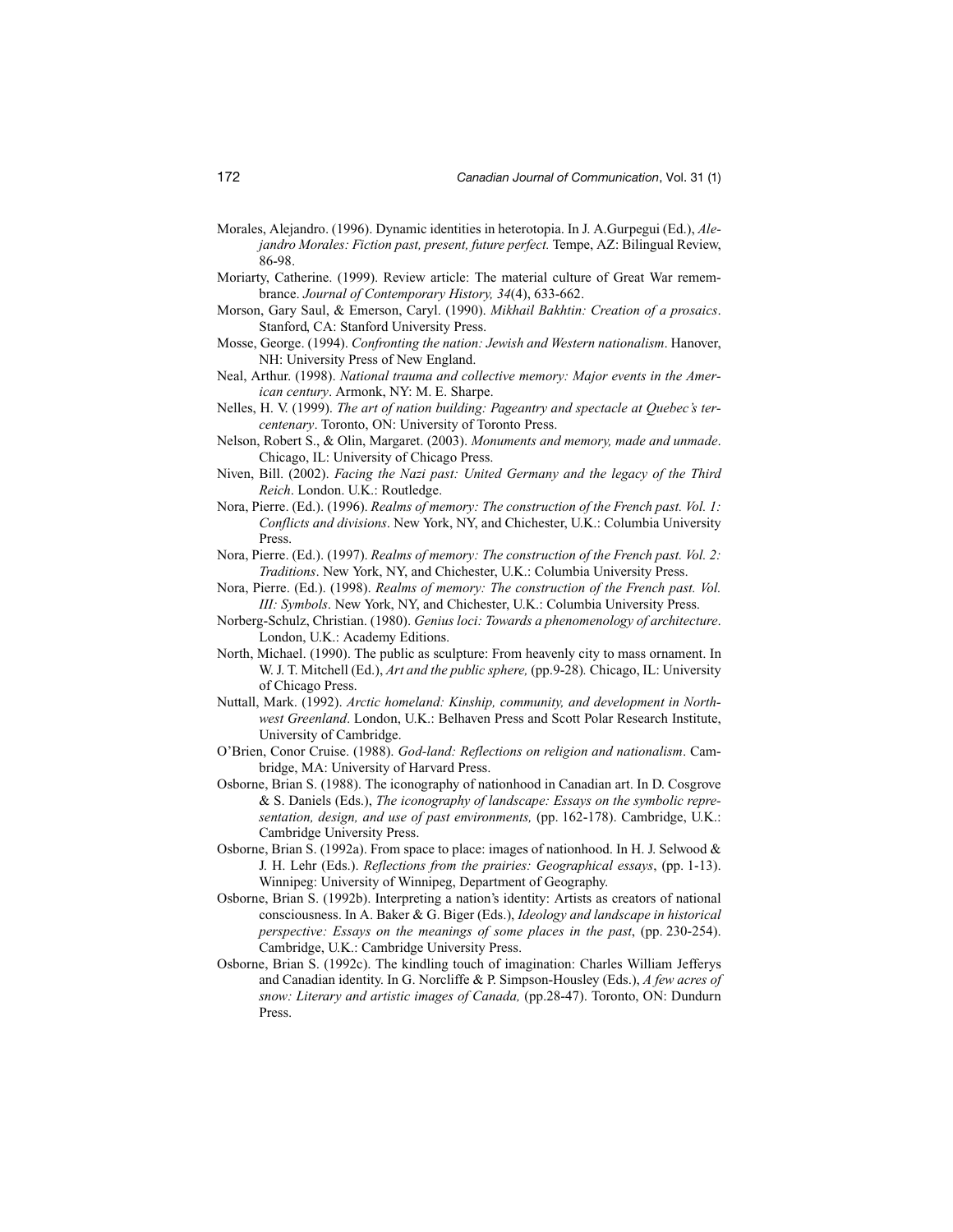- Osborne, Brian S. (1995). Grounding national mythologies: The case of Canada. In S. Courville & N. Seguin (Eds.), *Espace et culture,* (pp. 265-274). Québec City, QC: Laval University Press.
- Osborne, Brian S. (1998a). Constructing landscapes of power: The George Etienne Cartier Monument, Montréal. *Journal of Historical Geography, 24*(4), 431-458.
- Osborne, Brian S. (1998b). Some thoughts on landscape: Is it a noun, a metaphor or a verb? *Canadian Social Studies, 32*(3), 93-97.
- Osborne, Brian S. (2001). In the shadows of monuments: The British league for the reconstruction of the devastated areas of France. *International Journal of Heritage Studies, 7*(1), 59-82.
- Osborne, Brian S. (2002a). Constructing the state, managing the corporation, transforming the individual: Photography, immigration, and the Canadian national railways, 1925-30. In J. M. Schwartz & J. R. Ryan (Eds.), *Picturing place: Photography and the geographic imagination* (pp. 162-191). London, U.K.: I. B. Tauris.
- Osborne, Brian. (2002b). Locating identity: Landscapes of memory. *Choice, 39*(11/12), 1903-1911.
- Osborne, Brian S. (2002c, Spring). Moose Jaw's "Great Escape:" Constructing tunnels, deconstructing heritage, marketing places. *Material History Review, 55*, 16-28.
- Osborne. Brian S. (2002d, Summer). The place of memory and identity. *Diversities, 1*(1), 9-13.
- Osborne, Brian S., & Osborne, Geraint B. (2004). The cast[e]ing of heroic landscapes: Constructing Canada's pantheon on Parliament Hill. *Material History Review, 60*, 35-47.
- Papastergiadis, Nikos. (2000). *The turbulence of migration: Globalization, deterritorialization and hybridity*. Oxford, U.K.: Polity Press.
- Pearson, David. (2002). Theorizing citizenship in British settler societies. *Ethnic and Racial Studies, 25*(6), 989-1012.
- Peer, Shanney. (1998). *France on display: Peasants, provincials, and folklore in the 1937 Paris World's Fair*. Albany, NY: State University of New York Press.
- Poole, Ross. (1999). *Nation and identity*. London, U.K.: Routledge.
- Porteous, J. Douglas. (1990). *Landscapes of the mind: Worlds of sense and metaphor*. Toronto, ON: University of Toronto.
- Portes, Alejandro, Guarnizo, Luis E., & Landholt, Patricia. (1999). The study of transnationalism: Pitfalls and promise of an emergent research field. *Ethnic and Racial Studies, 22*(2), 217-37.
- Pratt, Larry, & Karvellas, Matina. (1997). Nature and nation: Herder, myth, and cultural nationalism in Canada. *National History, 1*(1), 59-77.
- Pretes, Michael. (2003). Tourism and nationalism. *Annals of Tourism Research, 30*(1), 125- 142.
- Pyenson, Lewis. (2000). *Memory: Past and future*. Lafeyette, LA: University of Louisiana. Relph, Edward. (1976). *Place and placelessness*. London: Pion.
- Rigelhof, Terry. (2000). *This is our writing*. Erin, ON: Porcupine's Press.
- Robertson, Roland. (1995). Glocalization: Time-space and homogeneity-heterogeneity. In M. Featherstone, S. Lash, & R. Robertson (Eds.), *Global modernities,* (pp.24-44). London, U.K.: Sage Publications.
- Rose, Gilian. (1995). Places and identity: A sense of place. In D. Massey & P. Jess (Eds.), *A place in the world: Places, cultures and globalization*, (pp. 87-132). Oxford, U.K.: Oxford University Press and Milton Keynes: Open University Press.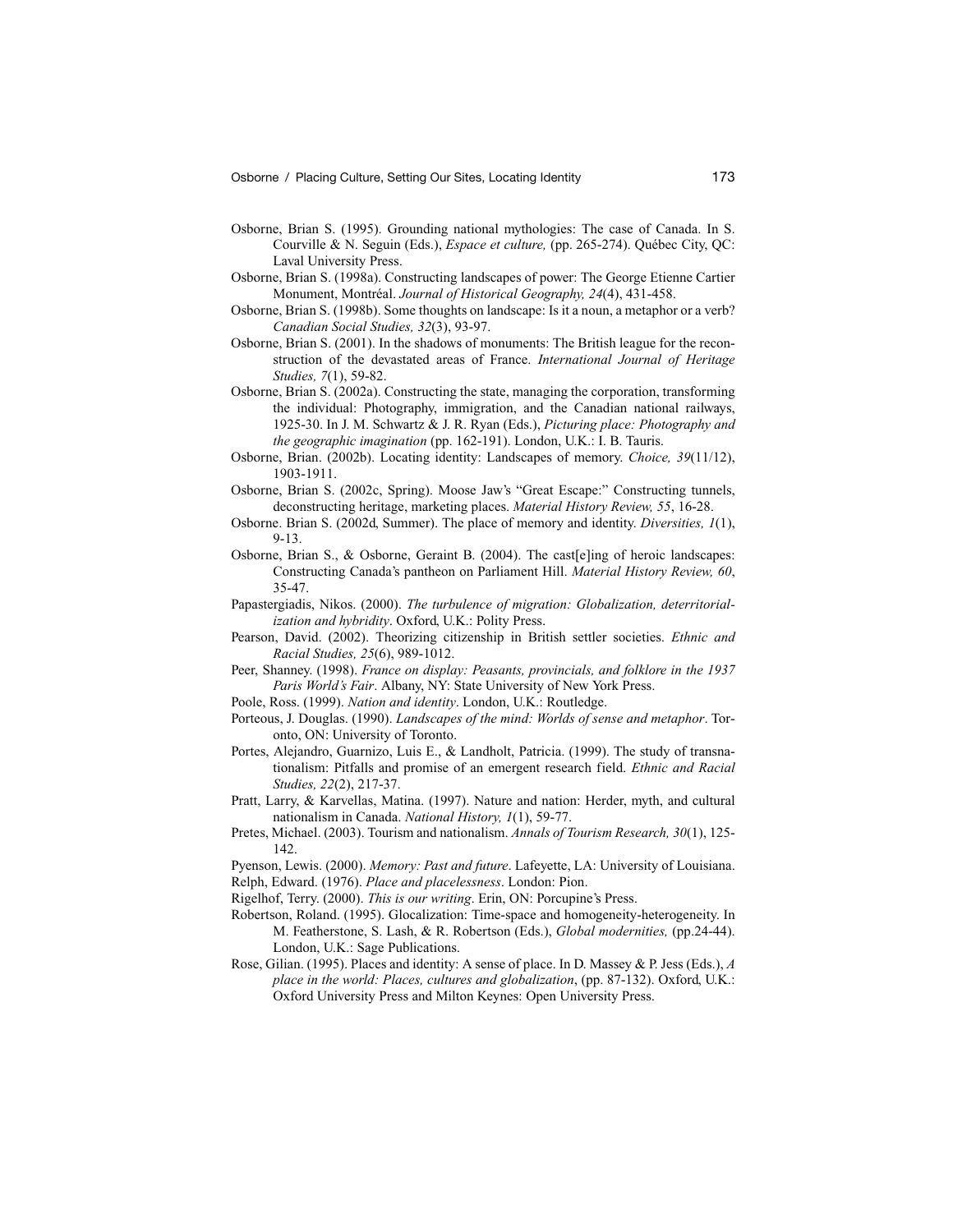- Rudin, Ronald. (2003). *Founding fathers: The celebration of Champlain and Laval in the streets of Quebec, 1878-1908*. Toronto, ON: University of Toronto Press.
- Rutherford, Jonathan. (1997). *Forever England: Reflections on masculinity and empire*. London, U.K.: Lawrence and Wishart.
- Sack, Robert David. (1997). *Homo geographicus: A framework for action, awareness, and moral concern*. Baltimore, MD: Johns Hopkins.
- Salutin, Rick. (2005, March 18). Proud despite the facts. *The Globe and Mail*, p. A17.
- Savage, Kirk. (1994). The politics of memory: Black emancipation and the Civil War. In J. R. Gillis (Ed.), *Commemorations: The politics of national identity,* (pp. 127-149). Princeton, NJ: Princeton University Press.
- Savage, Kirk. (1997). Standing soldiers, kneeling slaves: Race, war, and monument in nineteenth-century America. Princeton NJ: Princeton University Press.
- Schama, Simon. (1995). *Landscape and memory*. New York, NY: Knopf.
- Schein, Richard. (1997, December). The place of landscape: A conceptual framework for interpreting the American scene. *Annals of the Association of American Geographers, 87*(4), 660-680.
- Scruggs, T. M. (2004). Music, memory, and the politics of erasure in Nicaragua. In D. J. Walkowitz & L. M. Knauer (Eds.), *Memory and the impact of political transformation in public space,* (255-275). Durham, NC, and London, U.K.: Duke University Press.
- Sharp, Joanne P. (1994). A topology of "post" nationality: (Re)mapping identity in *The Satanic Verses*. *Ecumene, 1*(1), 65-76.
- Sharp, Joanne. (1996). Gendering nationhood: A feminist engagement with national identity. In N. Duncan (Ed.), *Bodyspace: Destabilising geographies of gender and sexuality*, (97-108). London, U.K.: Routledge.
- Shaw, Christopher, & Chase, Malcolm. (1989). *The imagined past: History and nostalgia*. Manchester, U.K.: Manchester University Press.
- Sherman, Daniel J. (1999). *The construction of memory in interwar France*. Chicago, IL: University of Chicago Press.
- Shields, R. (1991). *Places on the margin: Alternative geographies of modernity*. London, U.K.: Routledge.
- Shipley, Robert. (1992). *To mark our place: A history of Canadian war memorials*. Ottawa, ON: NC Press.
- Sider, Gerald, & Smith, Gavin. (Eds.). (1997). *Between history and histories: The making of silences and commemorations*. Toronto, ON: University of Toronto Press.
- Smith, Anthony D. (2003). *Chosen people: Sacred sources of national identity*. Oxford, ON: Oxford University Press.
- Smith, Dai. (1999). *Wales: A question of history*. Bridgend, U.K.: Poetry Wales Press.
- Soja, Edward W. (1996). *Thirdspace: Journeys to Los Angeles and other real-and-imagined places*. Oxford, U.K.: Blackwell.
- Solway, David. (2004). *Director's cut.* Erin, ON: Porcupine's Quill.
- Spillman, Lyn. (1997). *Nation and commemoration: Creating national identities in the United States and Australia*. Cambridge, U.K.: Cambridge University Press.
- Swyngedouw, Erik. (1992). Territorial organisation and the space/technology nexus. *Transactions of the Institute of British Geographers, 17*(4), 417-433.
- Swyngedouw, E. and G. Baeten. (2001). Scaling the city: the political economy of 'glocal' development—Brussels' conundrum. *European Planning Studies*, 9 (7), 827-850.
- Taylor, Charles. (1998). *Sources of self: The making of modern identity*. Cambridge, MA: Harvard University Press.